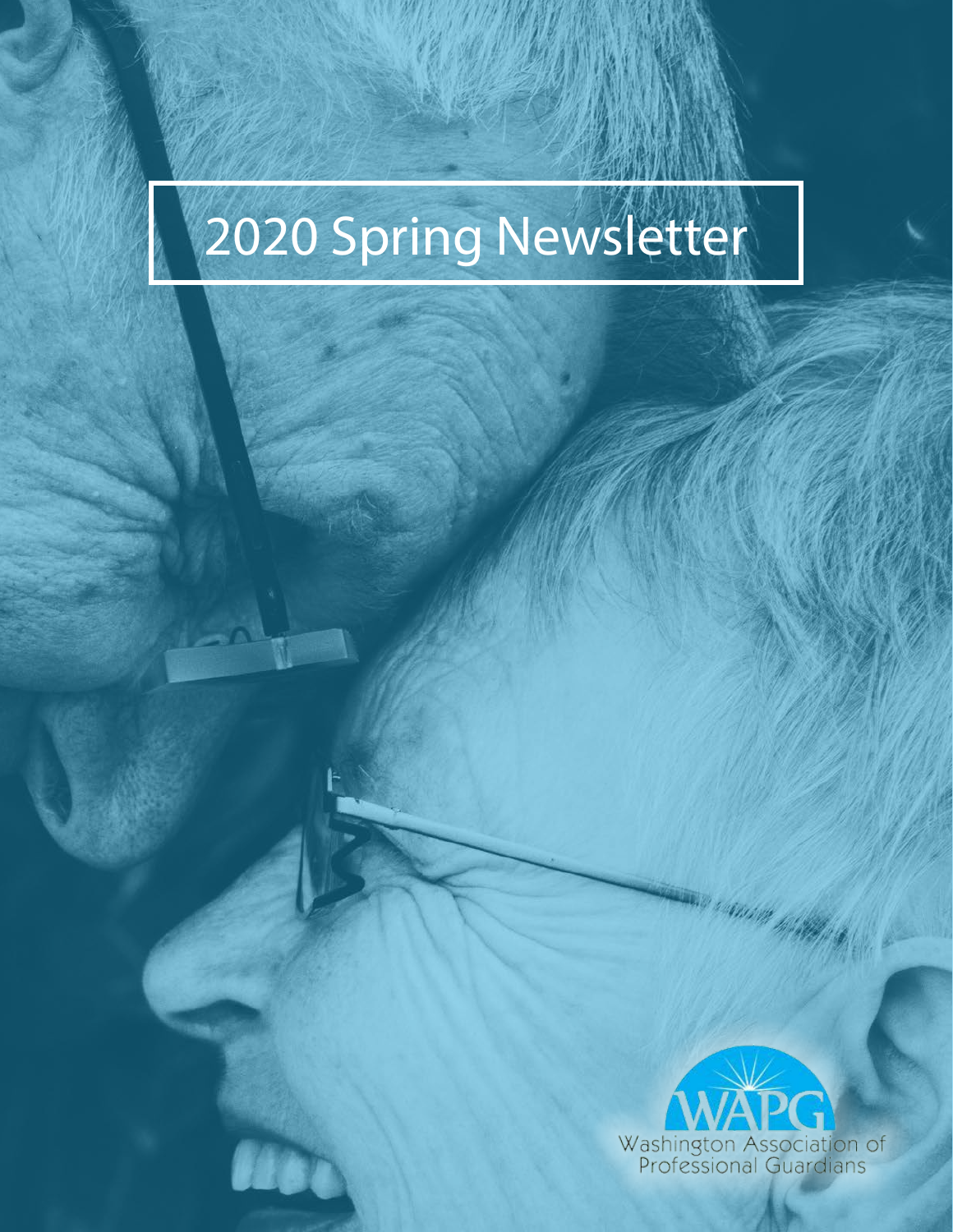

### **Contents**

| Connecting Care Coordination to Guardianship Services, A Partnership to |  |
|-------------------------------------------------------------------------|--|
|                                                                         |  |
|                                                                         |  |
|                                                                         |  |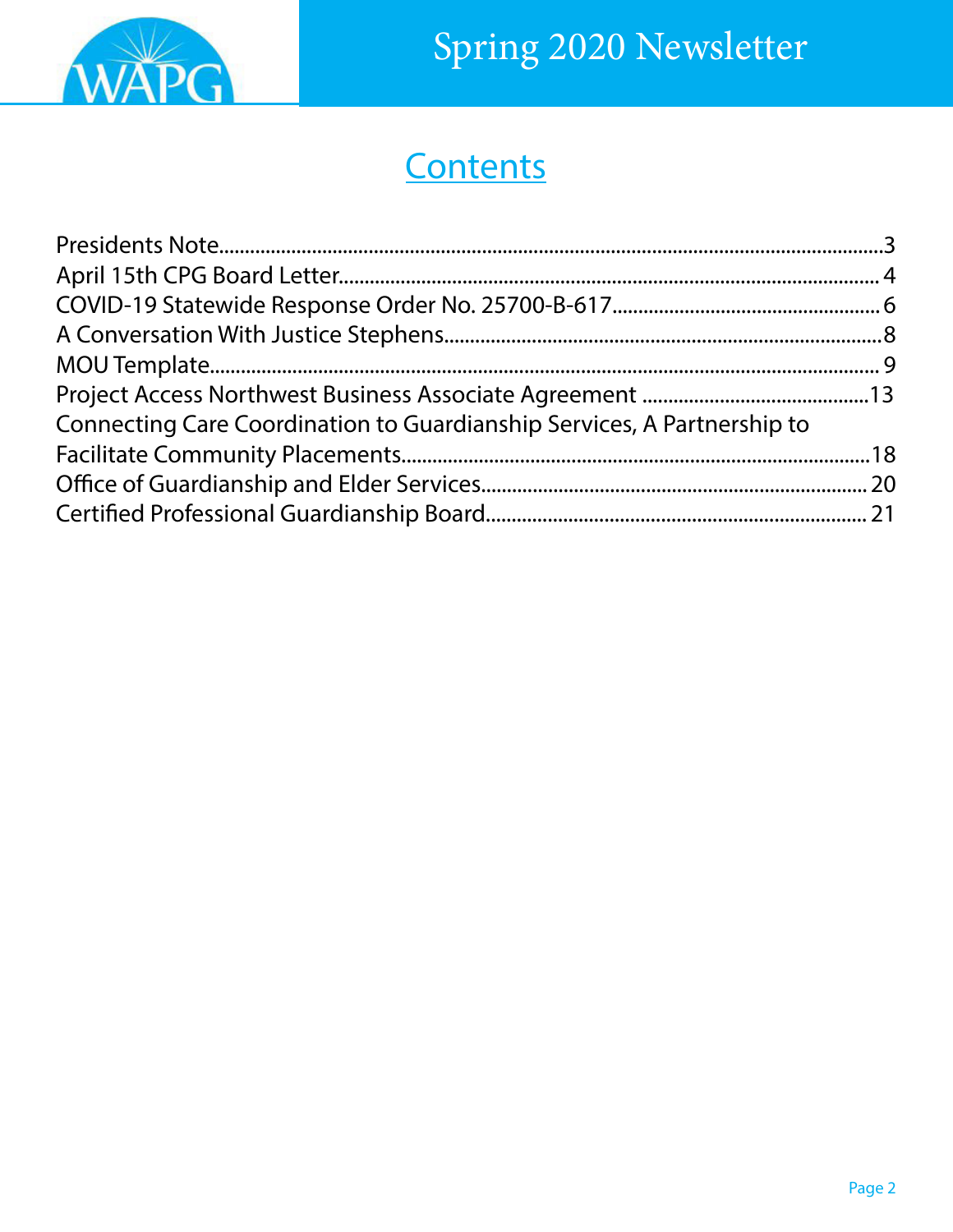<span id="page-2-0"></span>



### Presidents Note

Wow, 2020 has certainly been unprecedented. Who would of thought that ringing in the New Year would be one of the most challenging years that our profession has or will experience. I hope that all of us take time to honor ourselves, our profession and the work that we do on behalf of our clients. It is in a time of crisis that the importance of a CPG should be realized and appreciated.

On April 17, 2020, the WAPG Board approved a change in the By-Laws that simplifies the membership criteria. In the past only CPG's could be full members with other related professionals becoming associate members. The By-Law change now allows for CPG's and any related professional to become a full member. There are now two membership statuses which are Full Members or a Student Members. It has been a challenge to find individuals willing to serve as a WAPG officers and the WAPG Board hopes that this will allow related professionals to serve on the WAPG Board and as WAPG officers. If you are interested in serving on the WAPG Board or to become a WAPG Officer, please let me know.

The National Guardianship Association (NGA) has issued a statement on COVID-19 which is included for your review and comments.

Western Washington State Hospital is requesting assistance in locating CPG's for their clients who are set to be discharged back into the community. As CPG's we realize the importance of having qualified CPG's for difficult client populations. If you are interested in serving please contact Linda Clements at [CLEMELS@dshs.wa.gov.](CLEMELS@dshs.wa.gov)

WAPG through its board continues to advocate for Washington CPG's. In this Newsletter you will find correspondence provided to the CPG Board and AOC staff regarding COVID-19 response, implementation of Article 7, Section 7 and revision of GR 23. WAPG continues to reach out to the CPG Board requesting collaboration in revising GR23.

Please consider renewing or becoming a member of WAPG. It is only through our membership numbers and dues is WAPG able to advocate for our profession and clients. This year has challenges that will require WAPG to advocate with the State Legislature, CPG Board, Washington State Supreme Court and for the clients we serve.

The WAPG Spring/Summer conference will be a virtual conference, more information to come soon. I would like to thank the committee for proposing an awesome program that will include training on the Washington State Uniform Guardian Act (WAUGA) which becomes effective on January 1, 2022. Please watch your emails for more information.

I have decided to rename Covid-19 to Gain 19 because it appears that I will be gaining weight through the quarantine. Please be safe and thank you for serving your clients during this unprecedented time.

Thank you

Gary Beagle, NMG, CPG, CEO President and CEO Intrustment Northwest, Inc.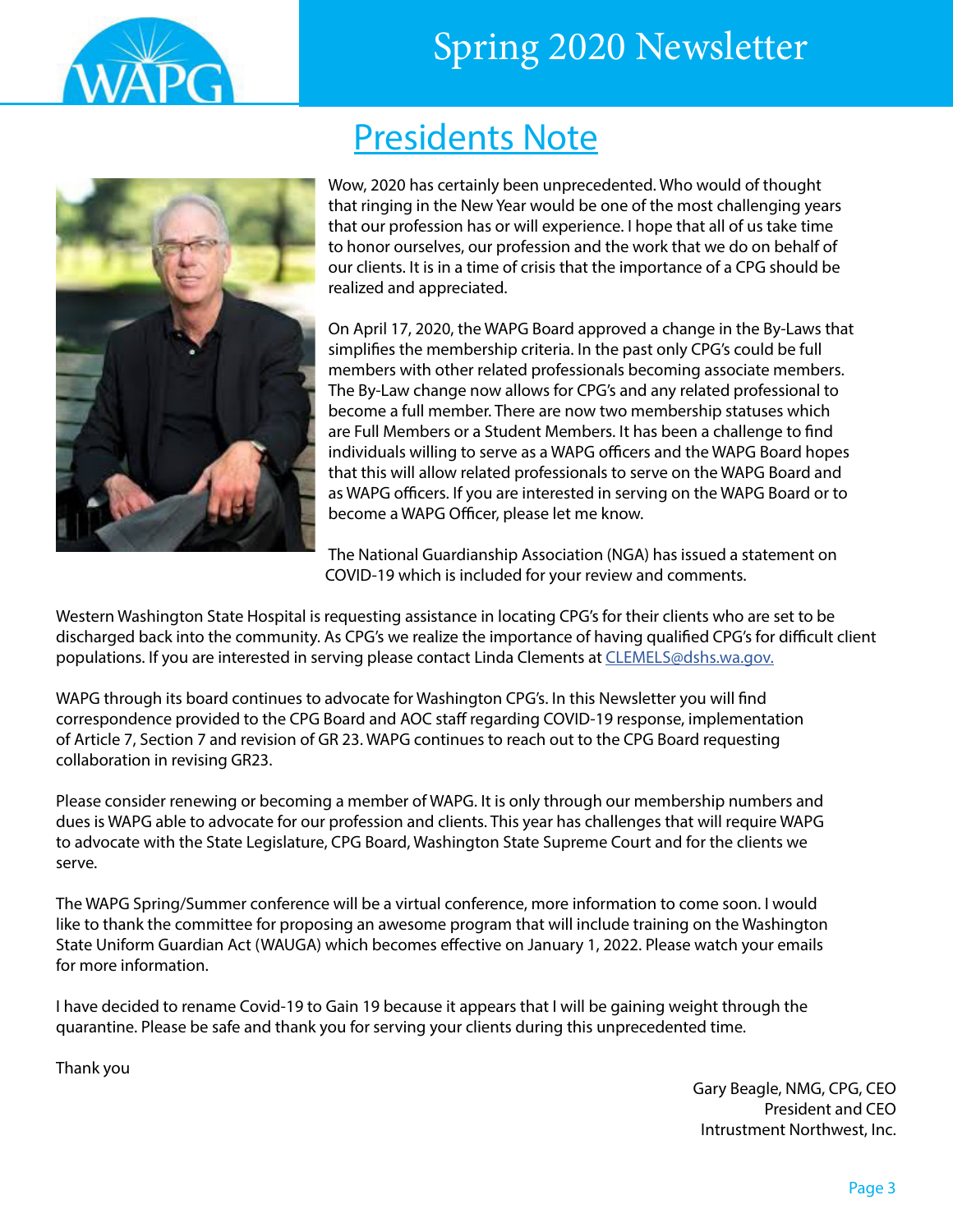<span id="page-3-0"></span>

### April 15th CPG Board Letter

Dear Dr. Sanders and Mr. Smerken:

Thank you both very much for your time individually on the phone after the CPG Board meeting Monday afternoon. As I mentioned, it appears only the folks on the public line could hear me and not the Board as I expressed my wish to talk during the meeting.

I am following up with this letter in hopes that by sharing some of the challenges my Agency has encountered during this global pandemic that the Board will gain a better understanding of the support that is needed by guardians. As an introduction, I have worked as a guardian for over 24 years and serve as the Executive Director of Puget Sound Guardians (PSG). PSG serves clients in Snohomish, King and Pierce Counties. I also serve on the Board of WAPG.

My Agency has been in the epicenter since the COVID-19 outbreak began in our State. PSG had three clients living at Life Care Center of Kirkland (LCCK), the facility the nation now knows by name after so many positive COVID-19 cases were identified and subsequent deaths occurred. On February 24th PSG staff were in the LCCK building visiting clients and, also bedside with a LCCK client who was receiving treatment at Evergreen Medical Center. On February 29th, we learned our client at Evergreen had tested positive for COVID-19. I reached out to Evergreen with concern of my staff's exposure while at LCCK and at Evergreen. Evergreen's only advice was to contact the Health Department. Unfortunately, the Health Department and CDC were already closed for the day and not open over the weekend. Come Monday morning, the Health Department was overwhelmed with phone calls and their phone lines crashed. I could not get through to the CDC. I had already self-quarantined our exposed staff and arranged for professional sanitization of my office. I then made a policy change such that effective March 1st all nonessential client visits were to be on hold while our staff's potential exposure and the community risk for COVID-19 was evaluated and guidance was issued by the Department of Health. I had previously purchased N95 masks and distributed those to our staff for any critically essential visit or medical appointments that arose.

A few PSG employees began working from home during the first week of March. It was a tremendous financial stretch, but I purchased tablets for all remaining office staff and after vast planning, IT involvement, creative thinking, and working together, all PSG staff were working from home on March 19th.

Very sadly one of our long-time clients passed away from COVID-19 on March 2nd. PSG served as her guardian for 18 years; she was 77 years old. PSG has three more clients who have died from COVID and two others that although not tested likely died from COVID. I have five more clients who have tested positive and are sick. All 11 of these folks are longtime PSG clients with an average of ten years under guardianship with us. The loss on multiple levels is huge. We have had 10 other clients pass away under normal or expected circumstances in 2020.

I cannot ask my staff to have direct contact with clients knowing that anyone can be an asymptomatic carrier. The Governor's stay at home order and social distancing are the sole effective tools we have to fight the spread of COVID-19. My agency may have been first to encounter the heartbreak of losing clients and also to feel an economic impact but others will be equally impacted as COVID continues to rampage through LTC facilities and AFHs.

I am seeking clarity from the Board on such matters as what does the "new normal" look like for guardians? What are the best practices that we should be following? Are there recommendations to follow for re-entry when it is safe and feasible so that we are not negligent in our enthusiasm to serve our clients? Are there any financial resources that the Board can advocate for on behalf of guardians? I am asking that the requirement for in-person client visits be suspended by the Board with a retroactive date of March 1st. If the Board does not have jurisdiction to make this decision than a show of support would be appreciated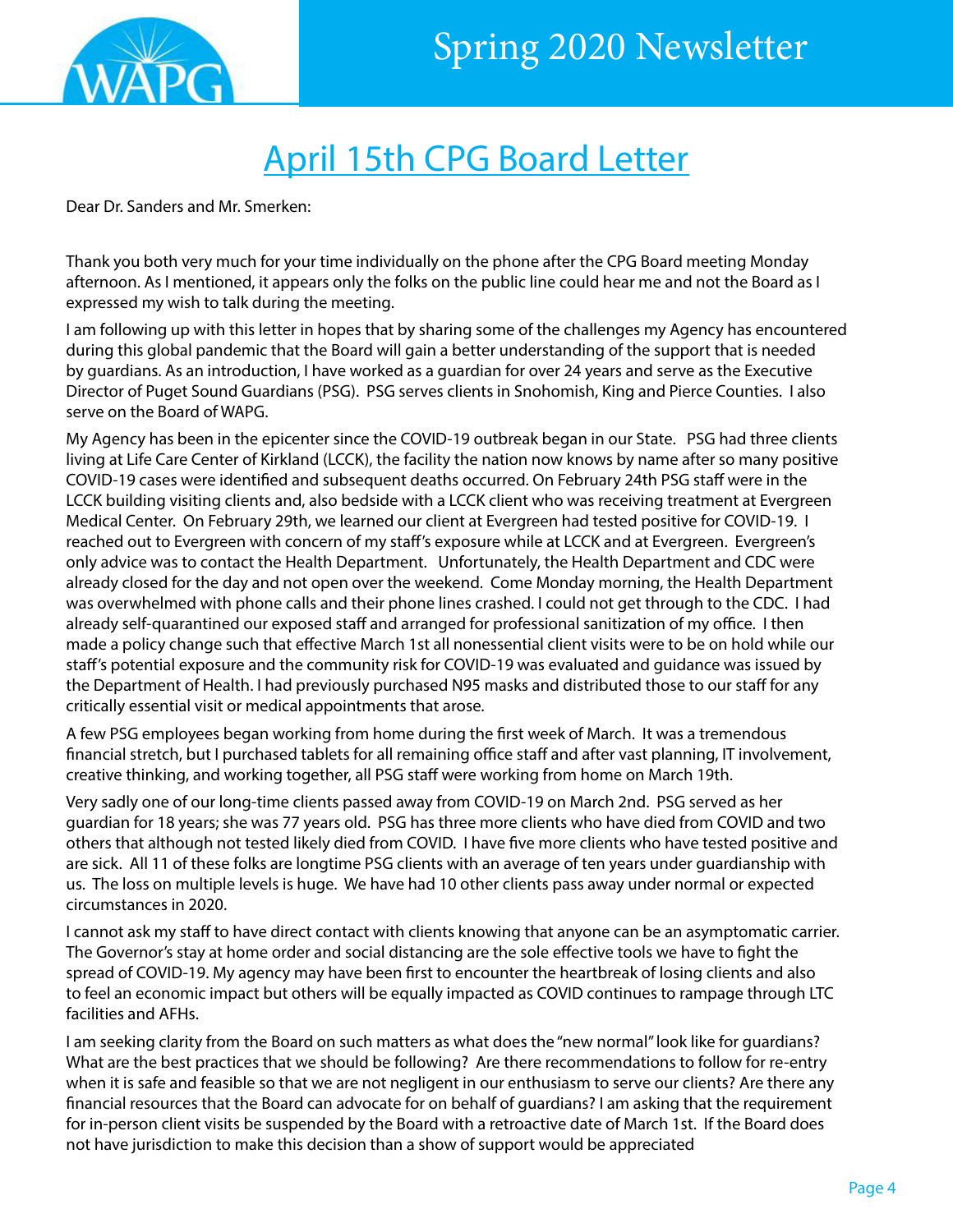



I offer my experience and knowledge in any way the Board may find beneficial. I am confident that other WAPG Board Members would do the same. In this time of crisis, it is incumbent on the Board to lead and provide the guardians of Washington with (1) ongoing information about the virus, (2) best practices to maintain the health and safety of clients and guardians, (3) support and guidance for the mental toll on guardians, and (4) support and guidance for the economic toll on guardians. Beginning the week of April 20th, I am requesting weekly stakeholder meetings. These meetings could be help via Zoom and I would be happy to host along with a Board member. I look forward to a response from the Board.

> Respectfully, Karen Klem Newland, CPG Executive Director Puget Sound Guardians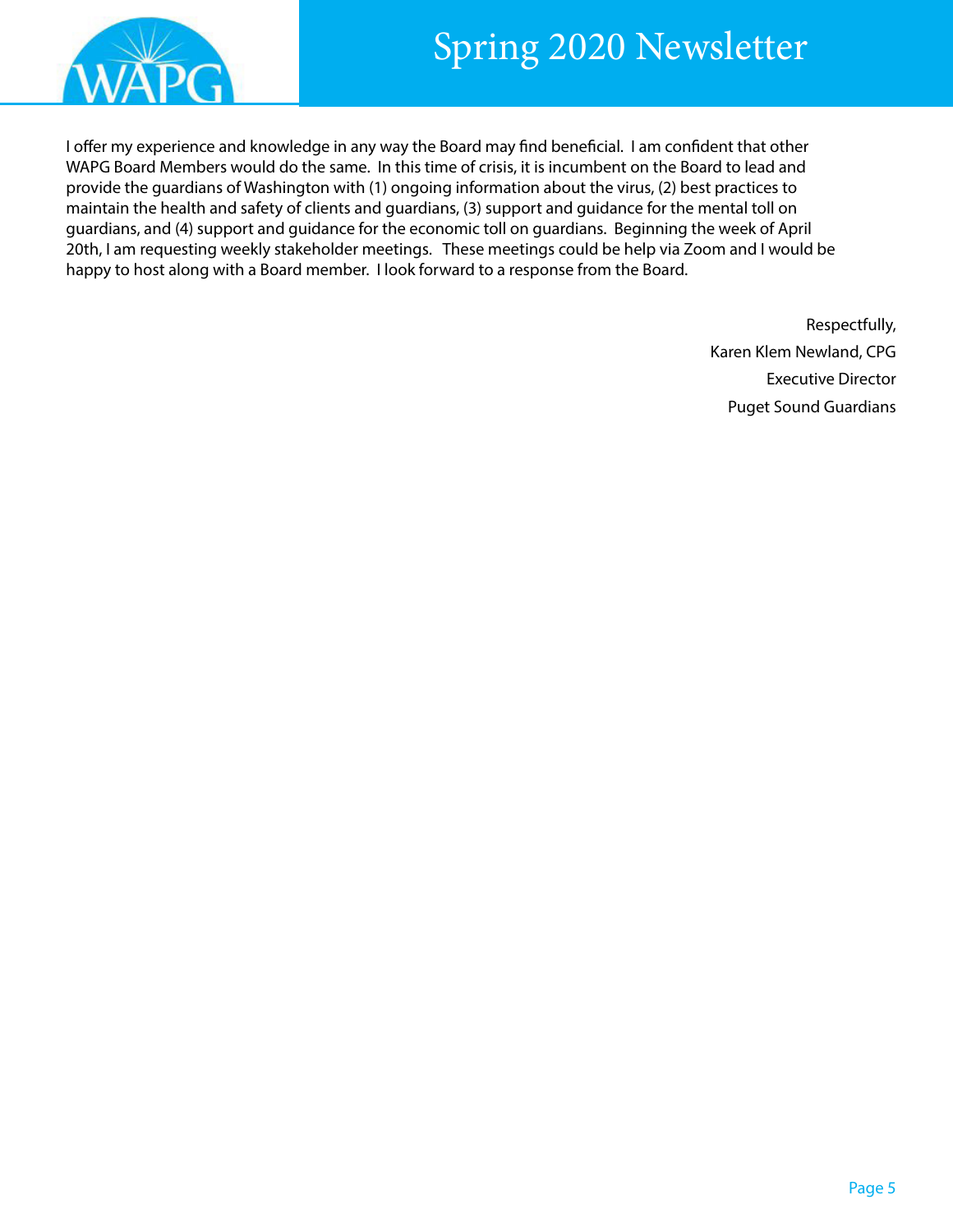<span id="page-5-0"></span>

### COVID-19 Statewide Response Order No. 25700-B-617

THE SUPREME COURT OF WASHINGTON IN THE MATTER OF STATEWIDE RESPONSE BY WASHINGTON STATE COURTS TO THE COVID-19 PUBLIC HEALTH EMERGENCY

ORDER RE: VISITATION OF CERTIFIED PROFESSIONAL GUARDIANS No. 25700-B-617 FILED SUPREME COURT STATE OF WASHINGTON APRIL 23, 2020 BY SUSAN L. CARLSON, CLERK

WHEREAS, on February 29, 2020, Governor Inslee proclaimed a state of emergency due to the novel coronavirus disease (COVID-19) outbreak in Washington; and on March 13, 2020, President Trump declared a national emergency due to the COVID-19 outbreak across the United States; and

WHEREAS, during this state of emergency, the Centers for Disease Control and Prevention and the Washington State Department of Health have recommended increasingly stringent social distancing measures of at least six feet between people, and encouraged vulnerable individuals to avoid public spaces; and

WHEREAS, consistent with these recommendations, Governor Inslee issued and extended a "Stay Home, Stay Healthy" order directing non-essential businesses to close, banning public gatherings, and requiring Washingtonians to stay home except to pursue essential activities through at least May 4, 2020; and

WHEREAS, the Certified Professional Guardianship Board ("Board") via a memo from its Chair dated March 3, 2020, recognized the public health emergency and the importance of avoiding in-person visits by certified professional guardians ("CPGs") as circumstances dictate and the use of informed judgement; and

WHEREAS, the Board memo also stated the Board expectation that CPGs document their reason for not visiting an incapacitated person in person and the outreach that was done instead in accordance with Board Regulation 404.1; and

WHEREAS, preventing the further spread of COVID-19 continues to be a compelling concern, as well as CPGs' fiduciary duty to be informed and make decisions about the care and safety of incapacitated persons.

NOW, THEREFORE, pursuant to the Supreme Court's plenary authority with respect to guardianship practice and CPGs in their role as officers of the court, and the duty to ensure the safety of incapacitated persons, CPGs, and the public.

#### IT IS HEREBY ORDERED:

1. Certified Professional Guardians of the person must continue to be adequately informed to make decisions with respect to the care and safety of incapacitated persons. In accordance with Certified Professional Guardianship Board Regulation 404.1, the Certified Professional Guardian may use an alternative means of visitation such as: live video conferencing; telephone calls; interviews with third party experts such as medical providers; or interviews with care providers. CPGs shall continue to document the alternative means of visitation and outreach, along with documentation of the circumstances.

2. Nothing in this order prevents courts from developing and implementing jurisdiction specific procedures that meet the directives outlined herein.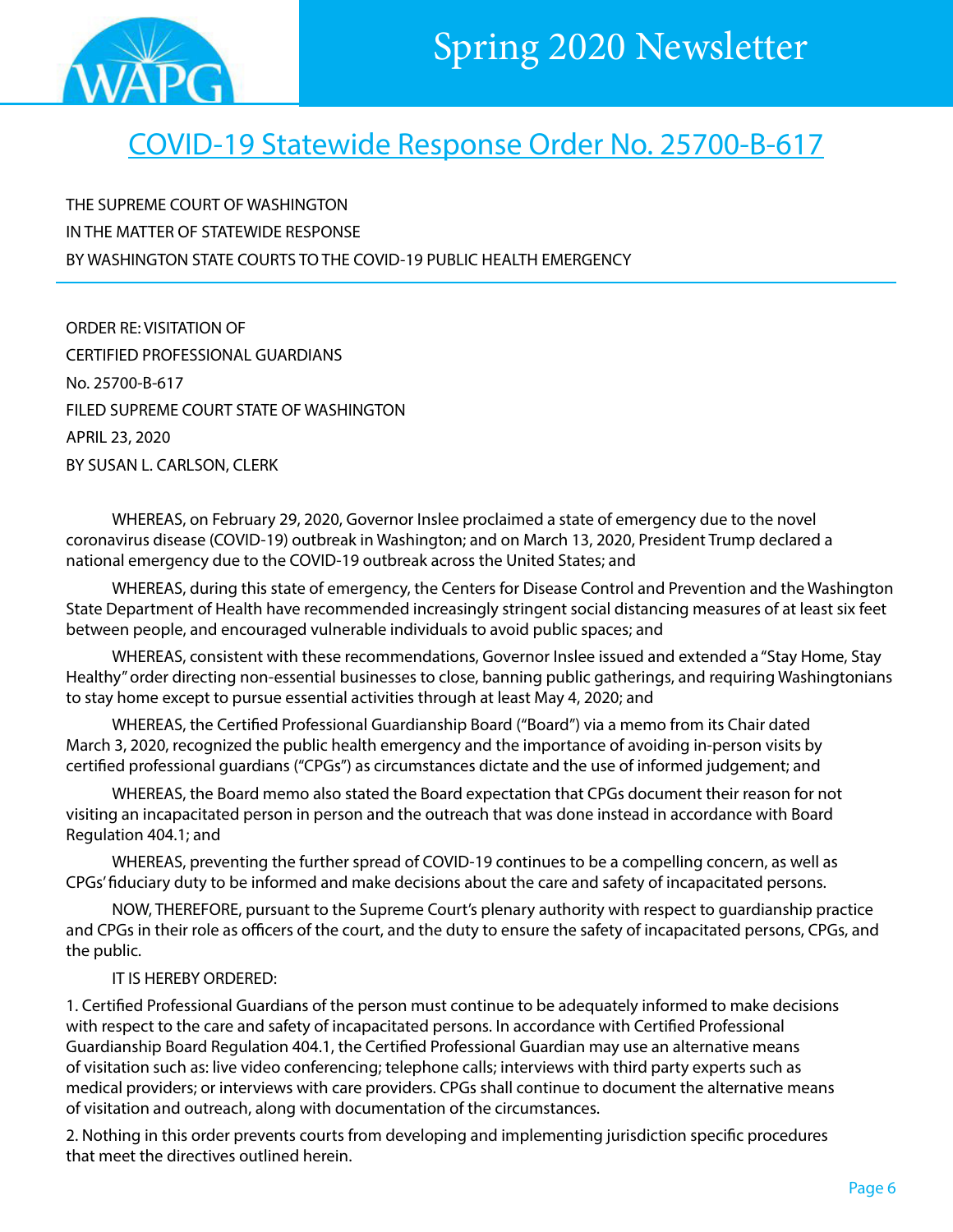

3. This order shall cover the time period of the state of emergency due to COVID-19 and shall remain in effect until further order of the Washington Supreme Court.

DATED at Olympia, Washington this 23rd day of April, 2020. For the Court Cheif Justice Stephens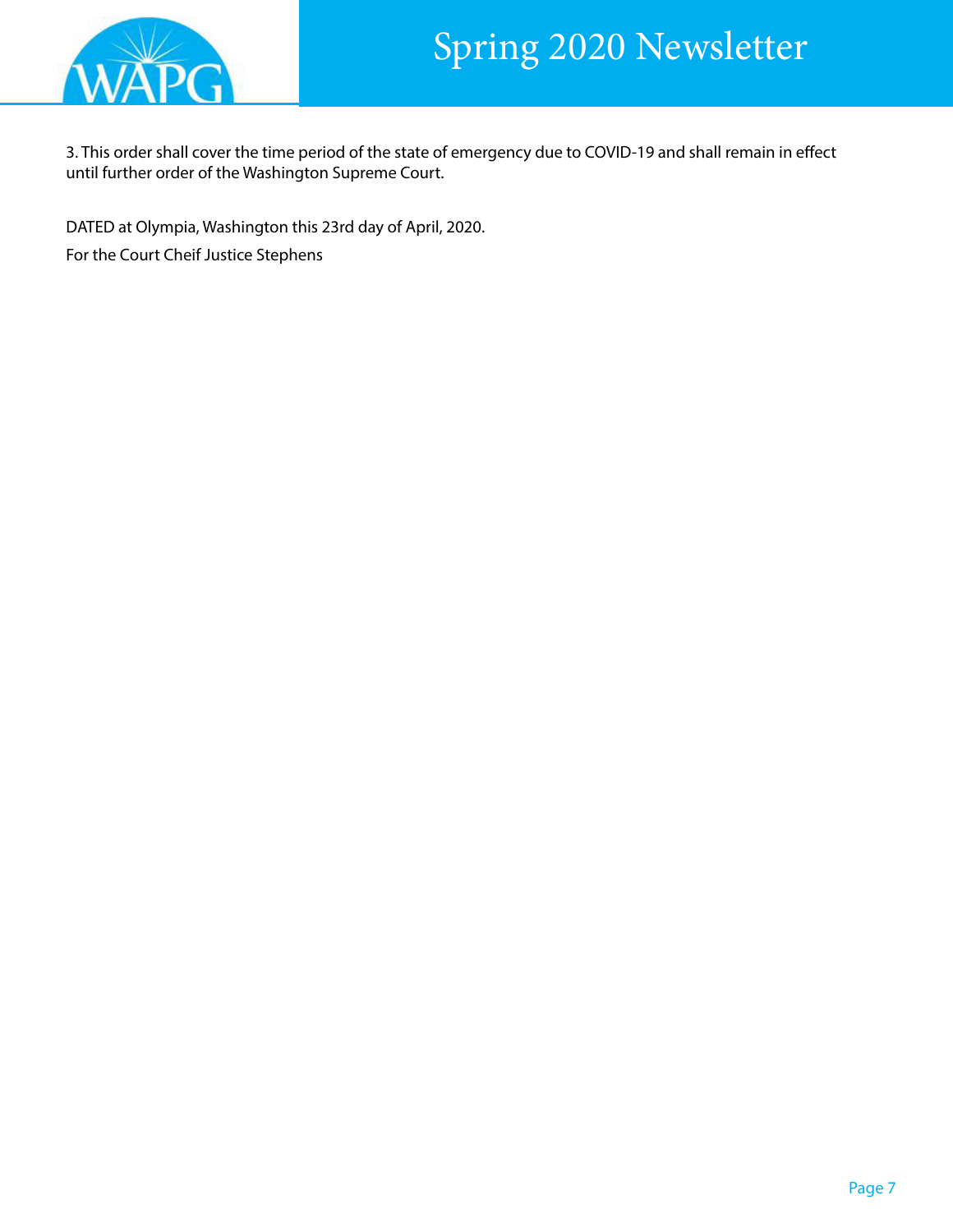<span id="page-7-0"></span>

### A Conversation With Justice Stephens



Dear Chief Justice Stephens:

I am writing on behalf of the Washington Association of Professional Guardians (WAPG) to thank you for your thoughtful order issued April 23, 2020 regarding visitation of Incapacitated Persons by Certified Professional Guardians.

The clients of Certified Professional Guardians are disproportionately affected by COVID-19.

As officers of the court, we greatly appreciate the direction and support of the Supreme Court to help ensure the safety of our clients, the public and ourselves.

> Thank you again. Gary Beagle, NMG, CPG, OCPF President



Dear Mr. Beagle,

I truly appreciate hearing from you and your colleagues. But, all the thanks goes to the many professional guardians who work every day to keep our most vulnerable Washingtonians safe and well-cared for. And, I appreciate the Guardianship Board advocating the need for this emergency order. Your dedication is more important than ever during these challenging times.

> Take care and stay safe, Chief Justice Debra L. Stephens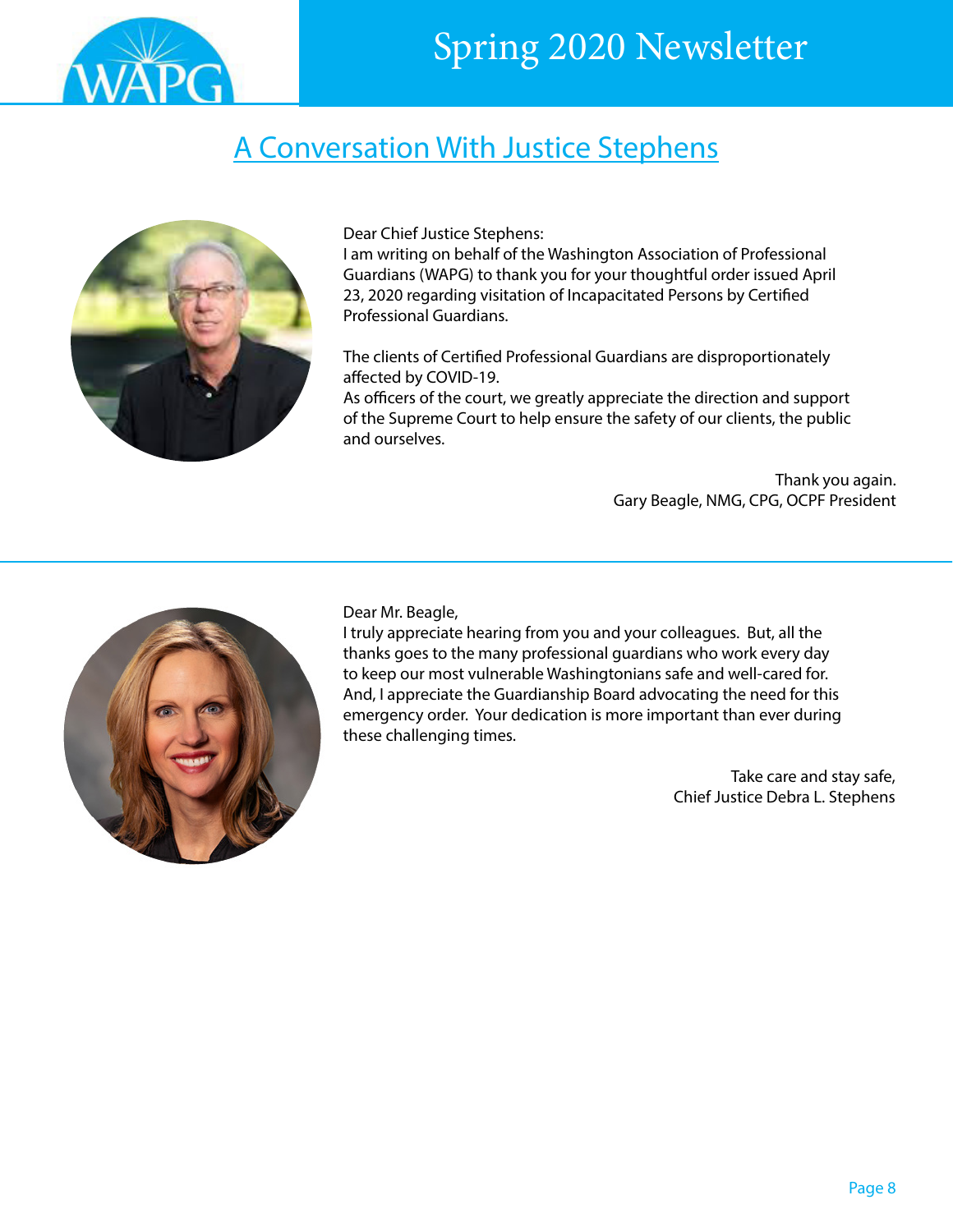<span id="page-8-0"></span>

### MOU Template



Memorandum of Understanding (MOU) between (Insert Guardian Name/Entity) and Project Access Northwest Connecting Care Coordination to Guardianship Services A Partnership to Facilitate Community Placements

#### BACKGROUND/OPPORTUNITY STATEMENT

Currently, when hospitals commence a guardianship proceeding, there are few resources – and in some cases no resources – available to pay a Guardian to assist an indigent person. Lack of a willing Guardian and uncertainty about the patient's income can frequently cause skilled care facilities and other residential care providers to refuse to accept a hospital patient as a resident. Care providers are reluctant to accept patients who do not have an identified decision maker for their care and personal needs.

These situations, which on average last for 3-4 months, present many challenges for the patient and the hospital. When the patient is ready for discharge, but awaiting a Guardian, the bed is not available for another patient who needs it. While the patient remains in limbo, there is no one to instruct the hospital in care decisions. Hospitals cannot employ or choose guardians directly because the Guardian could be viewed as lacking the necessary independence to make decisions, as required by law.

With limited funding provided by the Bill & Melinda Gates Family Foundation, Project Access Northwest will act as an intermediary to match potential guardians with up to 20 patients. These patients will be identified by participating hospitals to include those that the hospital has found to be without resources and/or family members and who are unable to make health care decisions for themselves due to incapacity. In this way, Project Access will act as a neutral third-party and remove barriers caused by any direction connection between hospital and guardian.

#### PARTIES

Project Access Northwest (PANW) is a Washington State non-profit 501(c)(3) founded in 2006 to assure that low income patients receive appropriate and needed health care services. PANW has built a strong reputation of linking patients to needed appropriate donated specialty care services efficiently. PANW has an independent board of directors and corporate officers. The Board members are not paid for their time or services to PANW. The Executive Director reports to the Board of Directors. All other PANW staff report up through the Executive Director.

(Insert Guardian Name/Entity) is a program designed to guide the lives of our aging and disabled individuals by providing guardianship as well as life planning tools to those who otherwise may not have access to them. NorthStar is a non-profit, 501(c)3, charitable organization, that enables and facilitates people in creating supported decision-making agreements, end-of-life care plans, advanced directives and Power of Attorneys.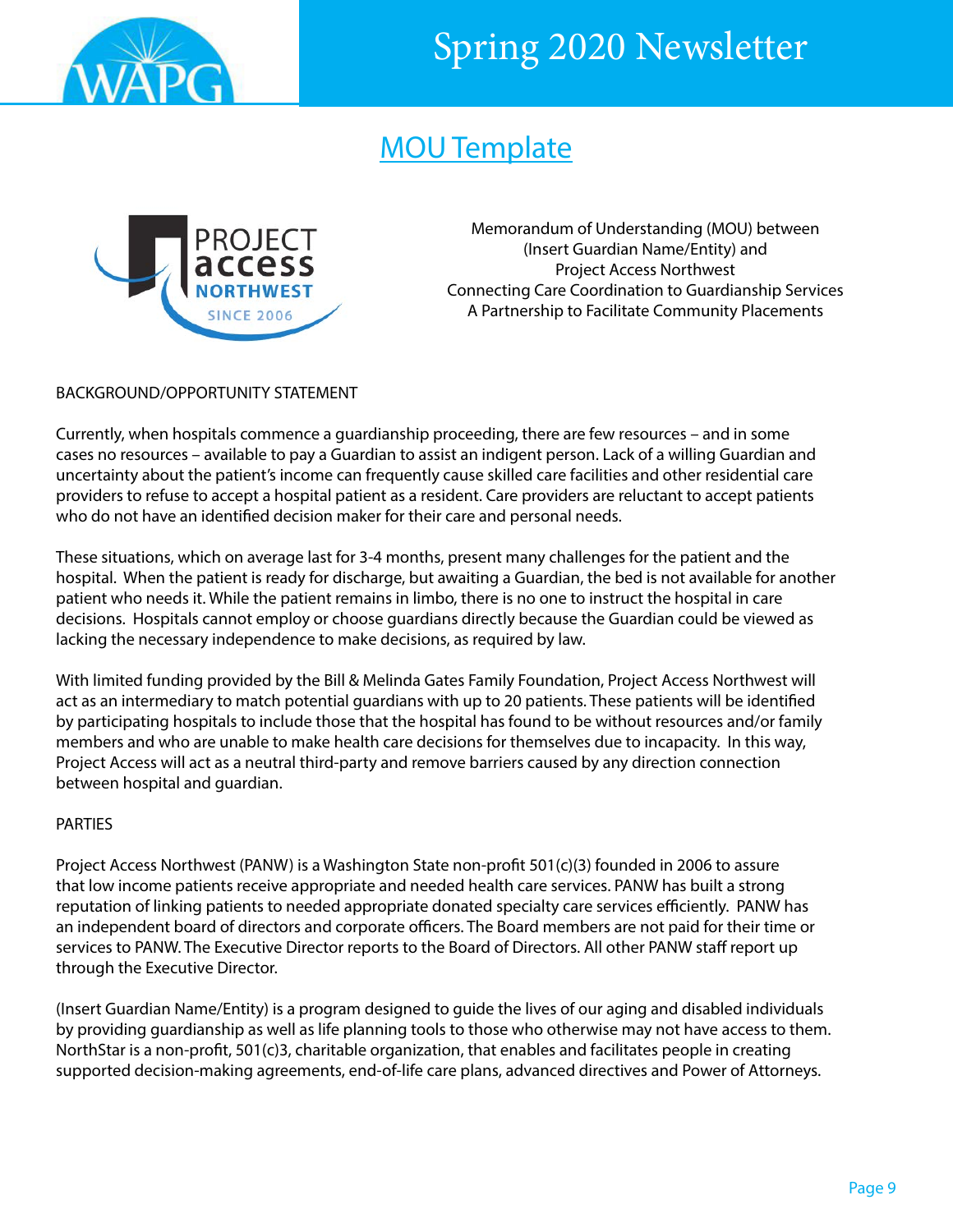

#### SUMMARY DESCRIPTION

PANW has received a grant from the Bill & Melinda Gates Family Foundation that concludes on December 31, 2020, unless additional funding and agreements are made between the parties.

Connecting Care Coordination to guardianship services is designed to free up critical bed space, a mounting issue given the added pressures of COVID-19 that is overwhelming the hospital system that before the outbreak, already had limited bed space for those most in need.

In order to connect Care Coordination to guardianship services addresses the needs of patients, providers and hospital systems, PANW will:

• Facilitate the appointment of Guardians for indigent patients with experience in working with complex patients so that health care decisions can be made on behalf of that patient.

• Contract with multiple private professional Guardians and, using funds provided by The Bill & Melinda Gates Foundation, pass-through funding for up to 6 months to cover the costs incurred by the Guardian. This will allow the Guardian to make post-acute decisions and apply for public benefits that can provide financial support for the individual's future needs.

Using its pipeline of multiple private legal guardians, PANW will coordinate a match to the need of Harborview for a guardian. PANW will endeavor to make a connection within 21 days of request. There will be no requirement or jeopardy for PANW if we are not able to fill a request within the target of 21 days.

PANW's goal is to match up to 20 patients in need with guardians as requested by the referring hospital. If an assigned guardian needed additional services or resources for their client related to specialty care, then we would as with others, refer them to our Community Health Center or other community partners.

UNDERSTANDING OF THE PARTIES – WORK FLOW (Each participating hospital must outline the work flow for their organization as part of the MOU.) The following is the work flow for Harborview Medical Center:

1. Patient admitted, unable to make own medical decisions and no know Legal Next of Kin (LNOK).

2. Social Work (SW) will check in with Medical Doctors (MD's) and immediately start to search for LNOK.

3. If no LNOK, SW will discuss guardianship with team. SW continues to look for LNOK

4. If no LNOK is located, SW will start Guardianship Application (GA) – SW completes Guardianship Information Form (GIF) and Attending completes Physician Guardianship Form (PGF).

5. Once the GIF is complete, SW administration will submit GA and any additional documents to the UW Assistant Attorney General (AAG).

6. AAG office will review and then assign a Special Assistant Attorney General (SAAG).

7. SAAG sends petition to HMC Administrator on Call to sign off.

8. Once petition is signed off, SAAG office will petition the court for guardianship and given court date. 9. Concurrently, when SW Admin submits guardianship application to AAG, SW will send secure Email to PANW explaining that a guardian is needed for a case with a de- identified description of patient and needs. 10. Within 2 business days, PANW will acknowledge request and begin the process to identify potential guardian.

11. PANW will provide secure Email updates to the SW Admin once per week as needed on status of ability to identify potential guardian.

12. Once PANW identifies a potential guardian, that person will be introduced via Email to the SW Admin who will then provide contact information for the potential guardian to the SAAG.

13. At that court date, Guardian ad Litem (GAL) is assigned a hearing date along with the proposed Guardian. 14. GAL meets with patient/family/friends to gather information.

15. SW ADMIN will contact PANW via secure Email If GAL is / is not in agreement on potential guardian recruited by PANW.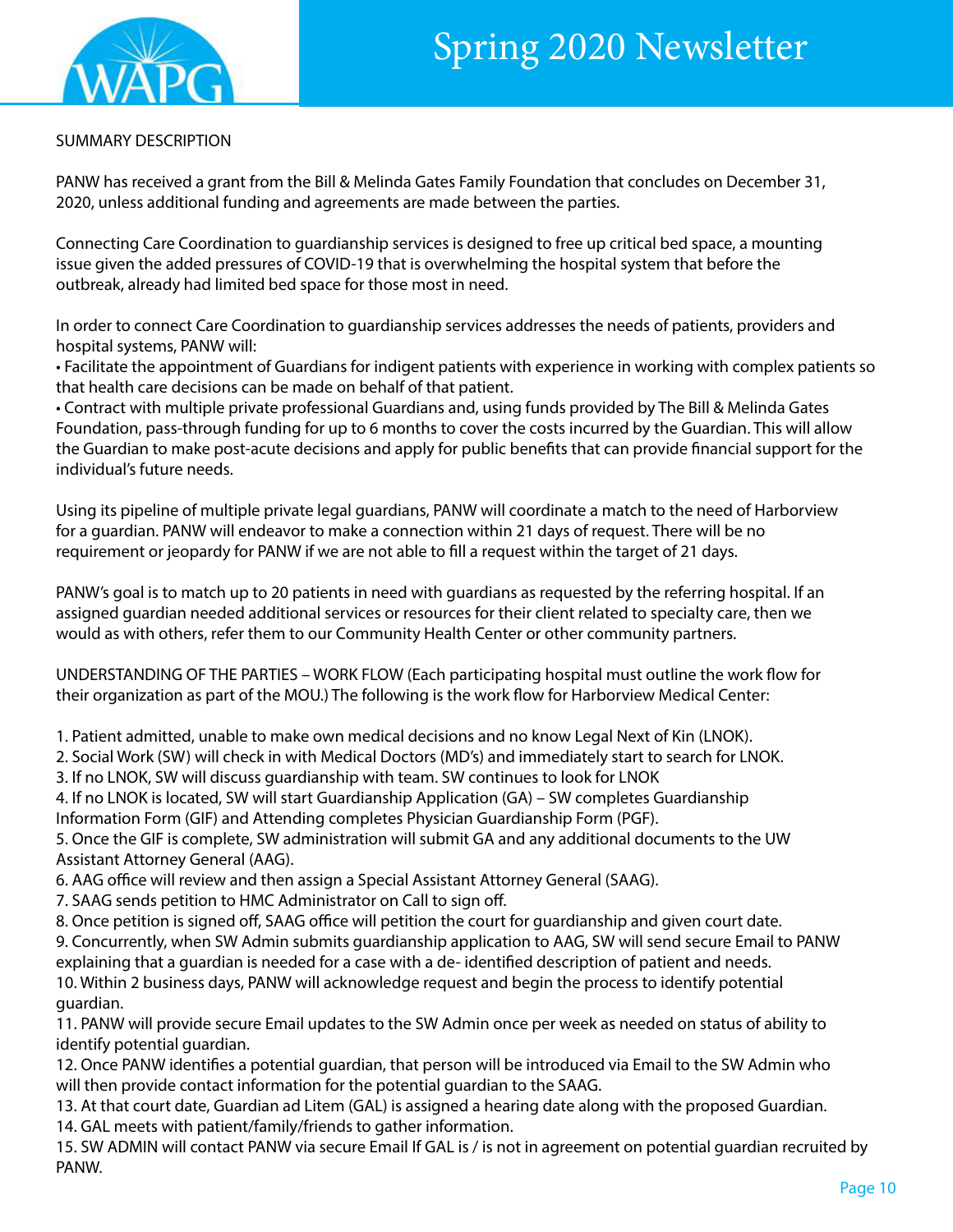

16. SW Admin and SAAG confirm potential guardian and if there are any outstanding issues with the patient that the guardian will have to address.

17. During hearing, guardian will be appointed.

18. SW Admin will contact guardian to discuss discharge planning.

19. SW will contact PANW via secure Email once Guardian is appointed and provide court order appointing guardian.

20. Within 30 days of invoice by Guardian, PANW will provide Guardian with a payment of \$1500 for expenses related to the appointment.

21. Within 30 days of receipt of subsequent invoices, PANW will provide \$500 per month per client for no more than 6 months of service (not to exceed \$4500 per assignment)

22. PANW's payment to the Guardian is intended to provide the guardian with both incentive and time needed to access other funds to support any continuation of guardianship.

23. PANW will refer any requests for additional assistance made by the Guardian to the referring hospital to determine if alternate funding is available

24. PANW will not engage in any court or other legal proceedings associated with guardian assignment or placement.

25. PANW will not be involved in any reporting to the courts in relation to ongoing proceedings or ongoing needs of the hospital, guardian or client.

GUARDIANSHIP SERVICES MEASUREMENT

PANW will track:

- Number of requests for guardians
- Number of attempts to secure a guardian once requested
- Number of guardians secured
- All MOU's and BAA's required to be submitted by each participating hospital and potential Guardians
- All payments to Guardians
- Suggestions for process improvements

We hope to benefit from learnings of Harborview who may choose to engage in measurements that may include among other things:

- Hospital cost savings as a result of participation
- Increased number of available hospital beds
- Decrease in amount of hospital stays for those in need of a guardian
- Reduction in readmission rates for those assigned to a guardian
- Reduction in ED visits for those assigned to a guardian

PANW offers to help as we can to attract further funding to sustain and scale guardianship services in 2021 and beyond.

#### TERM AND TERMINATION

This term of this MOU shall commence on the date signed by both parties ("Effective Date") and shall continue through December 31, 2020 unless sooner terminated pursuant to this section. Thereafter, this Agreement may be extended only upon mutual written agreement of the parties. Project Access Northwest may terminate this MOU with thirty (30) days' notice if (Insert Guardian Name/Entity) fails to deliver or fulfill its obligations in accordance with this MOU, Program specifications, and or legal and regulatory requirements.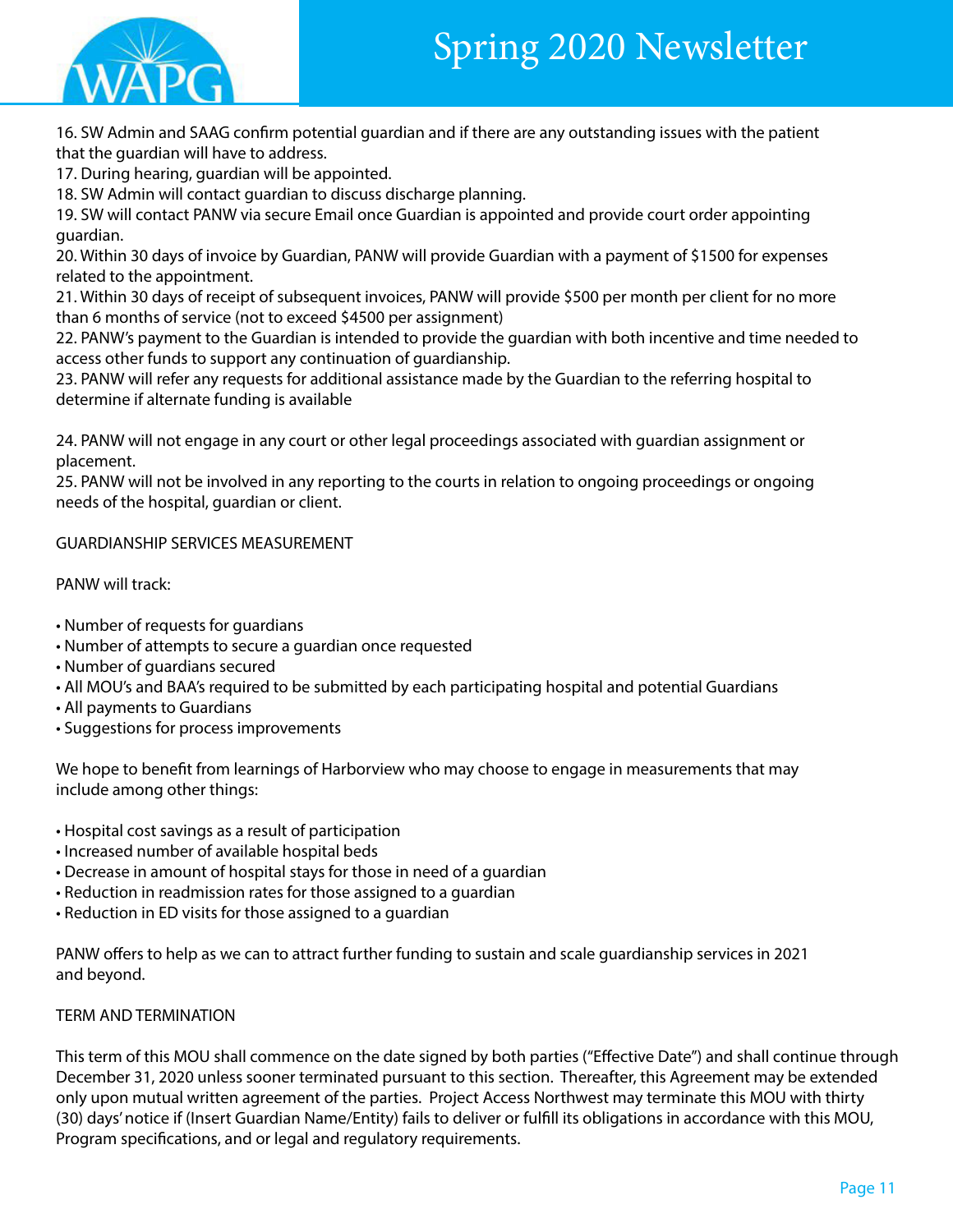

(Insert Guardian Name/Entity) shall at all times maintain insurance of such nature and in such amounts as would be maintained by a prudent business person operating in the industry which in no event shall be less comprehensive than is customary in the industry and shall cover (Insert Guardian Name/Entity)'s potential liabilities.

FosBallard PLCC shall ensure compliance with state and federal privacy and security laws and regulations with respect to any protected health information ("PHI") (as defined by regulations promulgated under the Health Insurance Portability and Accountability Act of 1995, collectively referred to as "HIPAA") that it creates, receives, transmits and retains from the parties. The parties shall sign a separate Business Associate Agreement in the event one is required.

#### Indemnification

Each party shall indemnify and hold the other parties harmless from and against liability arising out of the negligent acts or omissions of the indemnifying party or its agents or employees in the performance of this MOU.

#### Relationship of parties

The parties to this MOU are independent entities. They do not intend and expressly disclaim that they are by this MOU becoming or agreeing to become partners or joint ventures. ln addition, the parties each are and will remain, at all times, separate organizations, and except as expressly provided otherwise in this MOU, neither party will be deemed the agent, legal representative or partner of the other for any purpose whatsoever, and neither party will be responsible for any liability of any kind or nature of the other, whether arising before, during or after the term of this MOU.

#### Legal Compliance

The parties are aware of laws prohibiting practices involving kickbacks, rebates, payments for referrals, and the unauthorized practice of medicine. Each party acknowledges that it has entered into this MOU without intent to violate such laws. Further, each party believes that this MOU does not violate such laws. If any provision of this MOU is interpreted by judicial decision, a regulatory agency, or a party's legal counsel to be in violation of such laws, only that provision shall be void. The parties shall renegotiate in good faith the provision at issue and if it is not possible to modify the provision to the satisfaction of both parties, this MOU shall terminate automatically.

#### Referrals

Nothing in this MOU shall be interpreted as requiring any party to make referrals of any items or services to the other parties in violation of any federal, state or local law or regulation.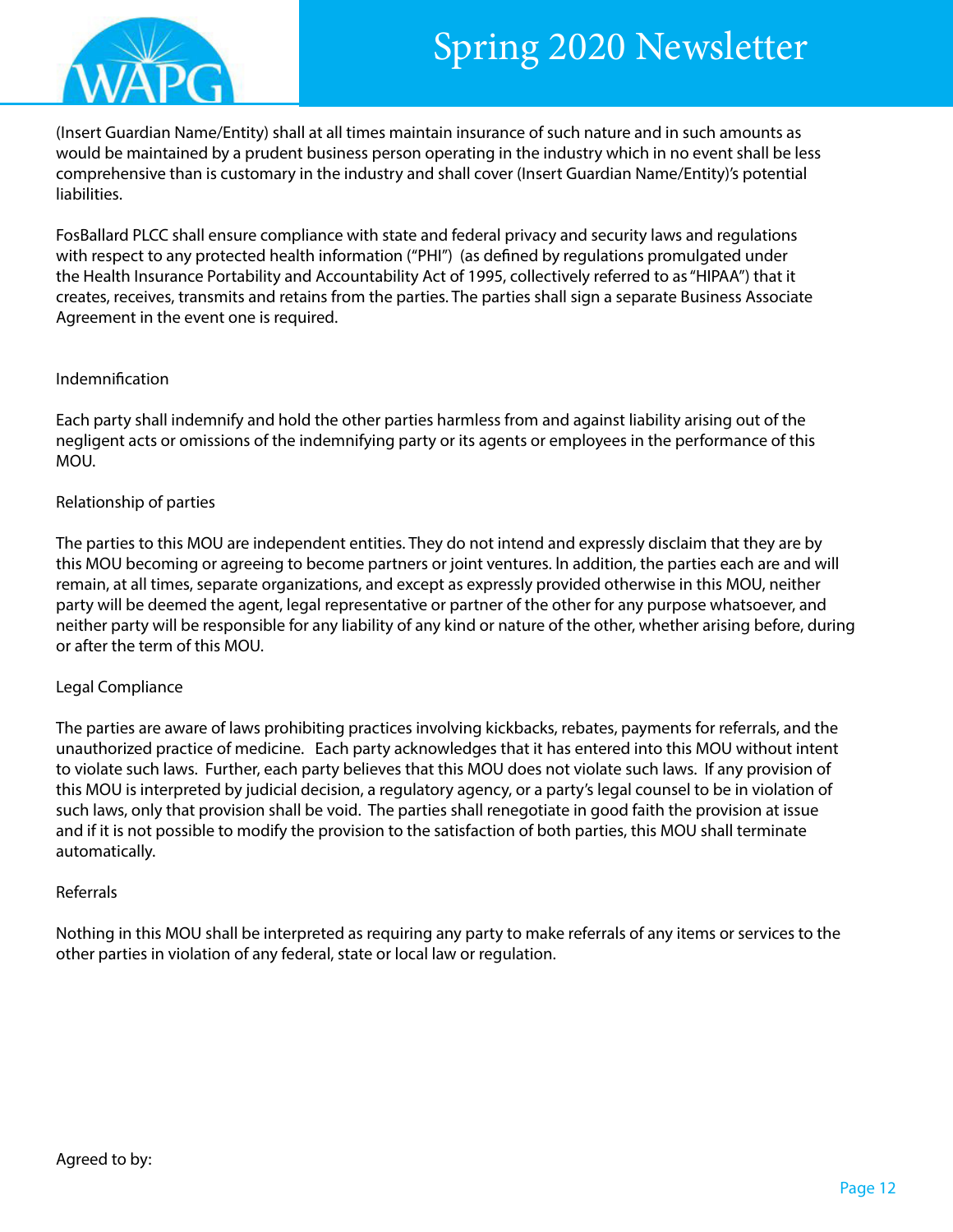<span id="page-12-0"></span>

### Project Access Northwest Business Associate Agreement

This Agreement is entered into between Project Access Northwest (hereinafter "Covered Entity") and (Insert guardian name/entity) (hereinafter "Business Associate"). Covered Entity is a coordinator of health care services and as such, must comply with the Administrative Simplification requirements of the Health Insurance Portability and Accountability Act of 1996 and its implementing regulations (collectively hereinafter "HIPAA") including without limitation those regulations that govern the relationship between Covered Entity and Business Associate as well as requirements relating to patient records under applicable state and other federal laws.

Business Associate includes any agents and subcontractors of the Business Associate that receive, create, maintain or transmit protected health information on behalf of the business associate.

This Agreement is incorporated into all existing and current contract(s) between the parties (the "Underlying Contract(s)") under which Business Associate is carrying out activities or functions involving the use of protected health information (PHI), as this term is defined in 45 CFR Parts 160 and 164, and it replaces any prior agreement(s) entered concerning such PHI. Business Associates must reasonably and appropriately implement the standards and implementation specifications for safeguarding PHI and ensure the confidentiality, integrity, and availability of all electronic protected health information the business associate creates, receives, maintains, or transmits under federal Privacy and Information Security regulations (45 CFR Parts 160 and 164 (HIPAA) and Health Information Technology for Economic and Clinical Health (HITECH) Act) and are subject to the application of civil and criminal penalties under sections 1176 and 1177 of the Social Security Act and financial penalties under 45 CFR Sections 160.402, 160.404, 160.408, 160.410, 160.412, and 160.418. Business Associates must also comply with all requirements for protecting patient information under State Privacy regulations including but not limited to RCW 70.02. Covered Entity is committed to providing high quality client care coordination. In furtherance of its mission, Covered Entity wishes to conduct transactions involving the disclosure of PHI to Business Associate for the purpose of conducting the activities set forth in the Underlying Contract(s).

Some or all of the information to be disclosed is required by law to be protected against unauthorized use, disclosure, modification or loss. In order to comply with applicable legal requirements for the protection of information, the parties agree as follows:

#### A. ALLOWABLE USES OF PHI

Only the minimum necessary PHI to accomplish the intended purpose of this agreement can be used or disclosed only for the following purposes (accurately describe how and why PHI will be created, received, maintained, and/or transmitted):

1. In order to refer clients to (Insert guardian name/entity) for the purpose of obtaining a guardian pursuant to the MOU between HMC/UW Medicine and Project Access Northwest 2. In order to communicate the status of a referral or the need for additional information, pursuant to the MOU between HMC/UW Medicine and Project Access Northwest

#### B. OBLIGATIONS OF BUSINESS ASSOCIATE

Section 1. Safeguarding Information. A. Business Associate shall only use, store, disclose, or access PHI: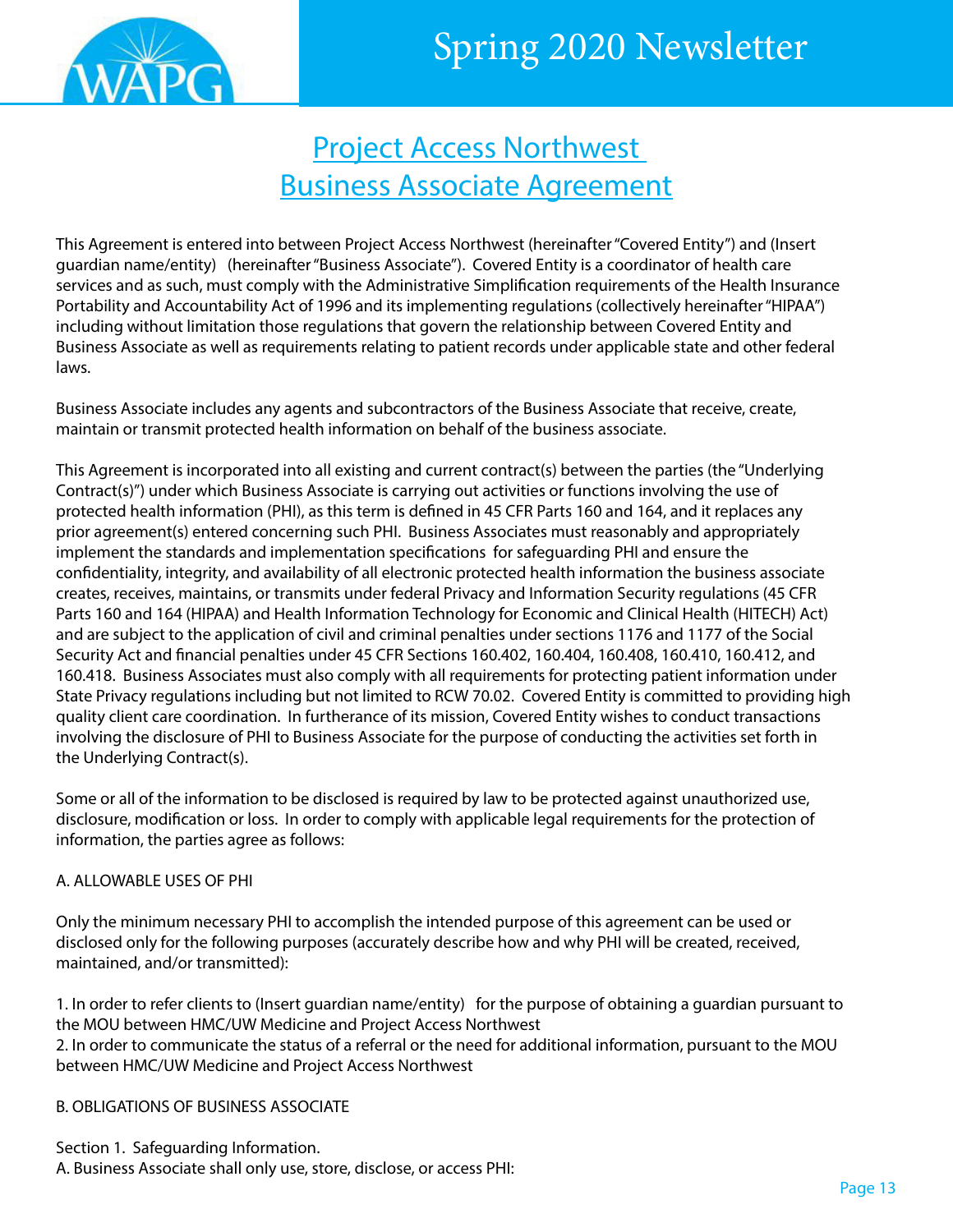

(1) In accordance with, and only to the extent permissible under the Underlying Contract; and (2) In full compliance with all applicable laws, regulations, rules or standards, including, but without limitation HIPAA and RCW 70.02.

B. Business Associate shall have in place policies and procedures to implement and maintain all safeguards necessary to ensure the confidentiality, availability, and integrity of all Covered Entity data. Business Associate shall deploy appropriate safeguards to implement the Secretary of Health and Human Services' annual guidance on the most effective and appropriate technical safeguards for use in carrying out security standards.

C. Where applicable Business Associate shall report to the Covered Entity possible existence of identity theft (The Federal Trade Commission has regulations known as the Red Flag Rules which are part of the Fair and Accurate Credit Transactions (FACT) Act of 2003).

Section 2. Use or disclosure of Protected Health Information. Business Associate shall not use or disclose PHI received from Covered Entity in any manner that would constitute a violation of federal law, including but not limited to the Health Insurance Portability and Accountability Act of 1996 and any regulations enacted pursuant to its provisions ("HIPAA Standards"), or applicable provisions of Washington state law.. Business Associate shall ensure that any use or disclosure by its directors, officers, employees, contractors, and agents of PHI received from Covered Entity, or created or received on behalf of Covered Entity is in accordance with the provisions of this Agreement and applicable federal and state law. Business Associate shall not use or disclose PHI in any manner other than that permitted or required by the Covered Entity for the purpose of accomplishing services to or on behalf of Covered Entity in accordance with the Underlying Contracts. Notwithstanding the foregoing, Business Associate may use PHI for the proper management and administration of the Business Associate and to carry out its legal responsibilities.

#### Section 3. Reporting Unauthorized Use or Disclosure of PHI.

A. Business Associate shall, within five (5) working days of becoming aware of an unauthorized use or disclosure of PHI by Business Associate, its officers, directors, employees, contractors, agents or by a third party to which Business Associate disclosed PHI, report any such disclosure to Covered Entity. Such notice shall be made to the following:

Gary Renville, Executive Director Project Access Northwest Seattle WA 98122 (206) 788.4204 <garyr@secure.projectaccessnw.org>

B. Business Associate shall report to the Covered Entity any Security Incident of which it becomes aware without unreasonable delay, but not later than ten (10) days, following Business Associate's discovery of any such incident.

Section 4. Agreements by Third Parties. Business Associate shall enter into a contract or other arrangement with agents or subcontractor(s) to ensure that the same restrictions and conditions including the implementation of reasonable and appropriate safeguards to protect PHI that apply to the BA also apply to the agents or subcontractor(s).

Section 5. Access to Information. If Business Associate maintains Designated Record Set (DRS) documentation on behalf of Covered Entity, Business Associate agrees to provide access to the documentation maintained by the Covered Entity. Business Associate shall make available to Covered Entity such information for so long as it is maintained. If any individual requests access to PHI directly from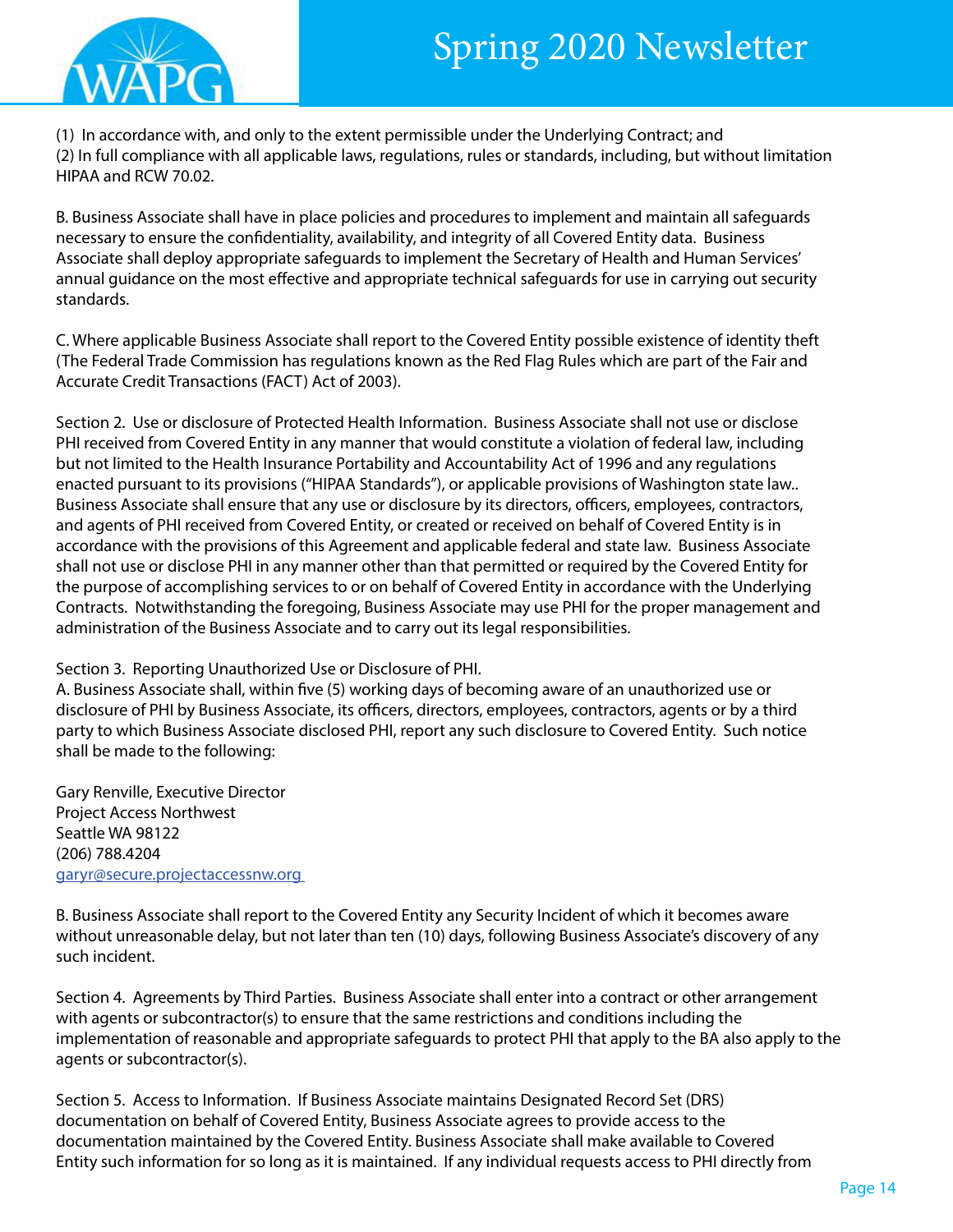

Business Associate, Business Associate shall forward such request to the Covered Entity. Business Associate shall not deny any individual's request for access to the individual's PHI. A denial of access to PHI requested is the responsibility of the Covered Entity.

Section 6. Availability of PHI for Amendment. Within five days of a request from Covered Entity for the amendment of an individual's PHI or a record regarding an individual contained in a DRS (for so long as the PHI is maintained in the DRS), Business Associate shall provide such information to Covered Entity for amendment and incorporate any such amendments in the PHI as required by 45 CFR. §164.526.

Section 7. Accounting of Disclosures. Business Associate agrees to implement an appropriate record keeping and reporting process to enable it to provide the following information regarding disclosures of PHI: (i) the date of the disclosure, (ii) the name of the entity or person who received the PHI, and if known, the address of such entity or person, (iii) a brief description of the PHI disclosed, and (iv) a brief statement of the purpose of such disclosure which includes an explanation of the basis for such disclosure. If Business Associate receives a request for an accounting of disclosures, Business Associate shall forward such request to Covered Entity within a reasonable time frame to allow Covered Entity to prepare and deliver any required accounting of disclosures.

Section 8. Restrictions on Certain Disclosure of Health Information. Business Associate agrees to restrict the disclosure of the protected health information of an individual, if Covered Entity agrees to a requested restriction by an individual. If Business Associate receives a request for a restriction, Business Associate shall forward such request to Covered Entity within five business days to allow Covered Entity to respond to the requested restriction.

Section 9. Availability of Books and Records. Business Associate agrees to make its internal practices, books and records relating to the use and disclosure of PHI received from Covered Entity, or created or received on behalf of Covered Entity, available to the Secretary of the U.S. Department of Health and Human Services for purposes of determining Covered Entity's and Business Associate's compliance with the HIPAA Standards. Business Associate shall provide to Covered Entity a copy of any documentation that Business Associate provides to the Secretary within five business days.

Section 10. Return or Destruction of Information. At the termination of the Underlying Contract(s), Business Associate shall return or destroy all PHI received from Covered Entity, or created or received on behalf of Covered Entity, that Business Associate maintains in any form. Business Associate will retain no copies of PHI. If Business Associate determines that return or destruction of any PHI is not feasible, Business Associate shall notify Covered Entity of the reasons why return or destruction is not feasible. If destruction or return of PHI is not feasible, Business Associate shall not use PHI received from Covered Entity, or created or received on behalf of Covered Entity, in a manner other than those permitted or required by state and federal laws or for the purposes described herein.

Section 11. Electronic Protected Health Information ("ePHI"). If Business Associate creates, receives, maintains or transmits ePHI on behalf of Covered Entity, Business Associate agrees to (1) implement administrative, physical and technical safeguards that reasonably and appropriately protect the confidentiality, integrity and availability of Covered Entity's ePHI in accordance with 45 CFR Sections 164.308, 164.310, 164.312, and 164.316 of title 45; (2) ensure that any third party agent or subcontractor who receives Covered Entity's ePHI from Business Associate agrees to implement equivalent administrative, physical and technical safeguards; and (3) deploy appropriate safeguards to implement the Secretary of Health and Human Services' annual guidance on the most effective and appropriate technical safeguards for use in carrying out security standards; and (4) report any security breaches involving Covered Entity's ePHI within five business days of discovery.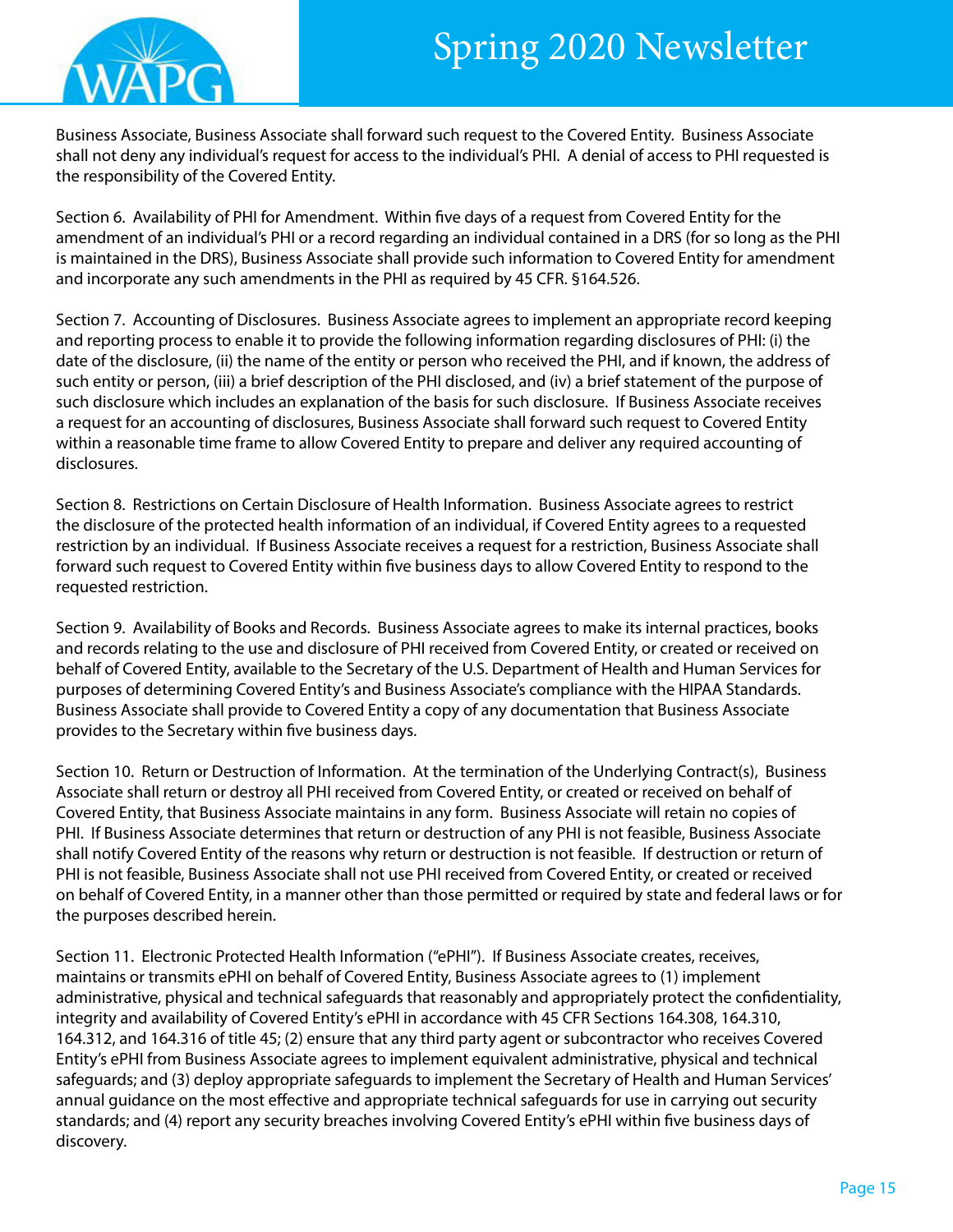

Section 12. Breaches Involving Unsecured PHI.

A. A breach is when unsecured PHI may have been used, accessed, disclosed, or acquired in a manner not permissible under the terms of this Agreement. Unsecured PHI means PHI that is not rendered unusable, unreadable, or indecipherable to unauthorized persons through the use of a technology or methodology specified by the Secretary in the guidance issued under section 13402(h)(2) of Public Law 111–5. If Business Associate has reason to believe that a breach has occurred, Business Associate will, within five business days of discovery, give Covered Entity notice.

A breach shall be treated as discovered by the Business Associate as of the first day on which such breach is known to the Business Associate, (which includes any person, other than the individual committing the breach, who is an employee, officer, or other agent of the Business Associate) or should reasonably have been known to the Business Associate to have occurred. Business Associate shall give highest priority to immediately mitigate and remediate any unauthorized access and shall devote such resources as may be required to accomplish that goal. The Business Associate shall cooperate with all Covered Entity efforts, including providing any and all information necessary to enable Covered Entity to fully understand the nature and scope of the breach including but not limited to identification of each individual who has been affected by the breach.

B. The Business Associate will investigate a breach of unsecured PHI to determine if the PHI has been compromised based upon a risk assessment in accordance with Section 164.402 (2).

C. If it is determined that the PHI has been compromised, Covered Entity is required to provide notice to any or all individuals affected. In such case, Business Associate shall consult with Covered Entity regarding appropriate steps required to notify third parties. In the event that the Business Associate's assistance is required, such assistance shall be provided at no cost to Covered Entity and in accordance with the Covered Entity's policies and standards. Business Associate must coordinate with Covered Entity any public notification to any individual, media outlet, or the Secretary of Health and Human Services.

D. If it is determined that notification is required, the Business Associate shall pay the full costs of notice to affected individuals, including the costs to retain an outside consulting firm to undertake the notification effort and will supply Project Access Northwest with the following information to make such notification:

(1) A brief description of what happened, including the date of the breach and the date of the discovery of the breach, if known.

(2) A description of the types of unsecured protected health information that were involved in the breach (such as full name, Social Security number, date of birth, home address, account number, or disability code). (3) A brief description of what the Business Associate is doing to investigate the breach, to mitigate losses, and to protect against any further breaches.

Section 13. If the Underlying Contract does not include a provision for indemnification, then the Business Associate shall indemnify, hold harmless and defend Covered Entity from and against any penalties, claims, actions, loss, liability, damage, costs, or expenses, including but not limited to reasonable attorneys' fees.

Section 14. Covered Entity has the right, at any time, to monitor, audit, and review activities and methods in implementing this Agreement in order to assure compliance therewith, within the limits of Business Associate's technical capabilities. .

#### C. MISCELLANEOUS

Section 15. Termination. Notwithstanding any provision to the contrary in the Underlying Contract(s), Covered Entity may terminate its participation in the Underlying Contract(s) immediately upon written notice to Business Associate without liability for such termination, in the event that Covered Entity determines that Business Associate has committed a material breach or violated a provision of this Agreement.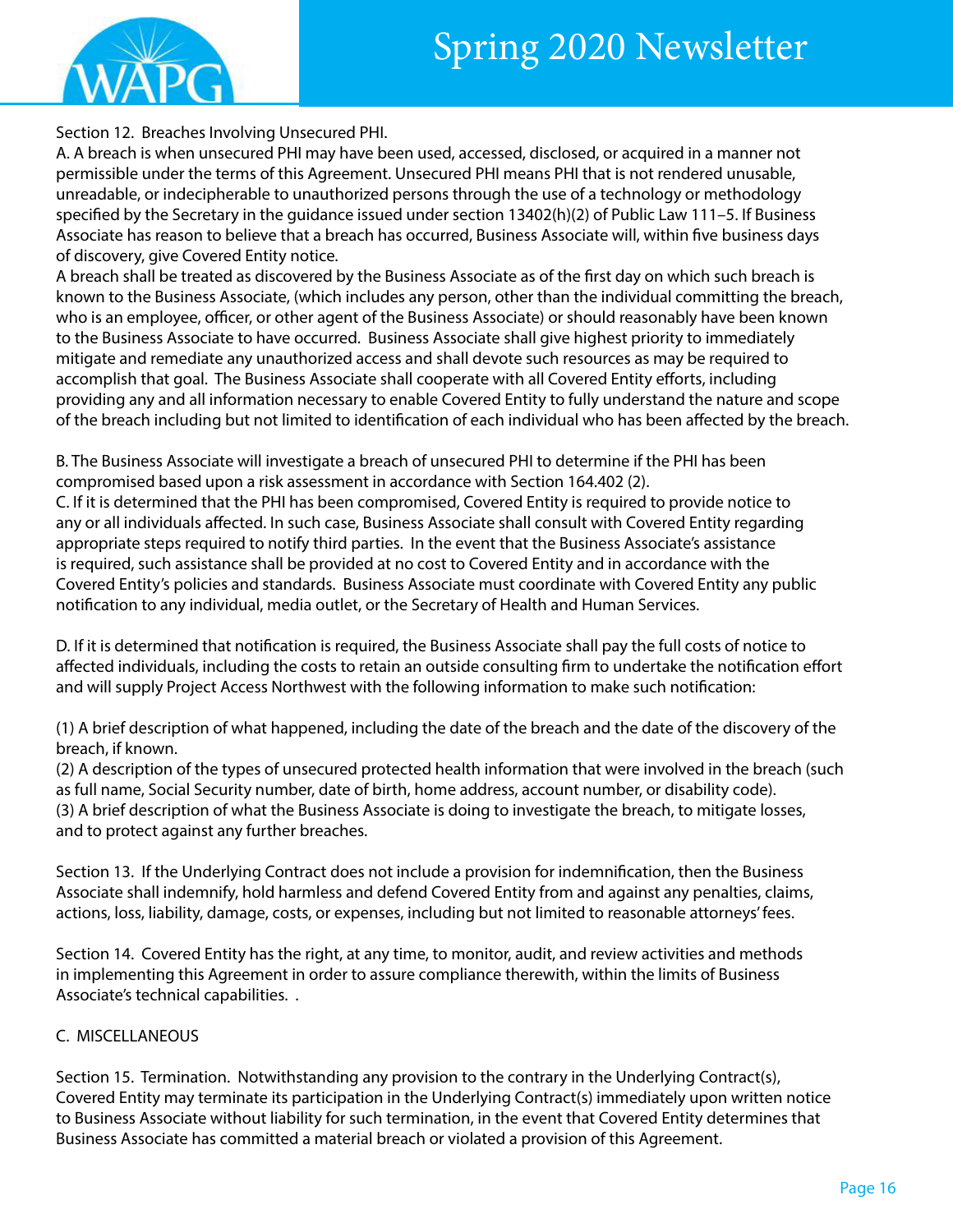



Section 16. Definitions. All terms herein shall be defined in accordance with 45 CFR Parts 160, 162, and 164 and state laws governing healthcare privacy including but not limited to Public Records - Personal Information – Notice of Security Breaches (RCW 42.56.590), the Uniform Healthcare Information Act (RCW 70.02), mental illness (RCW 71.05), mental health services for minors (RCW 71.34), drug and alcohol abuse (RCW 70.96A, 42 CRF part 2), and HIV/AID/STDs (RCW 70.24).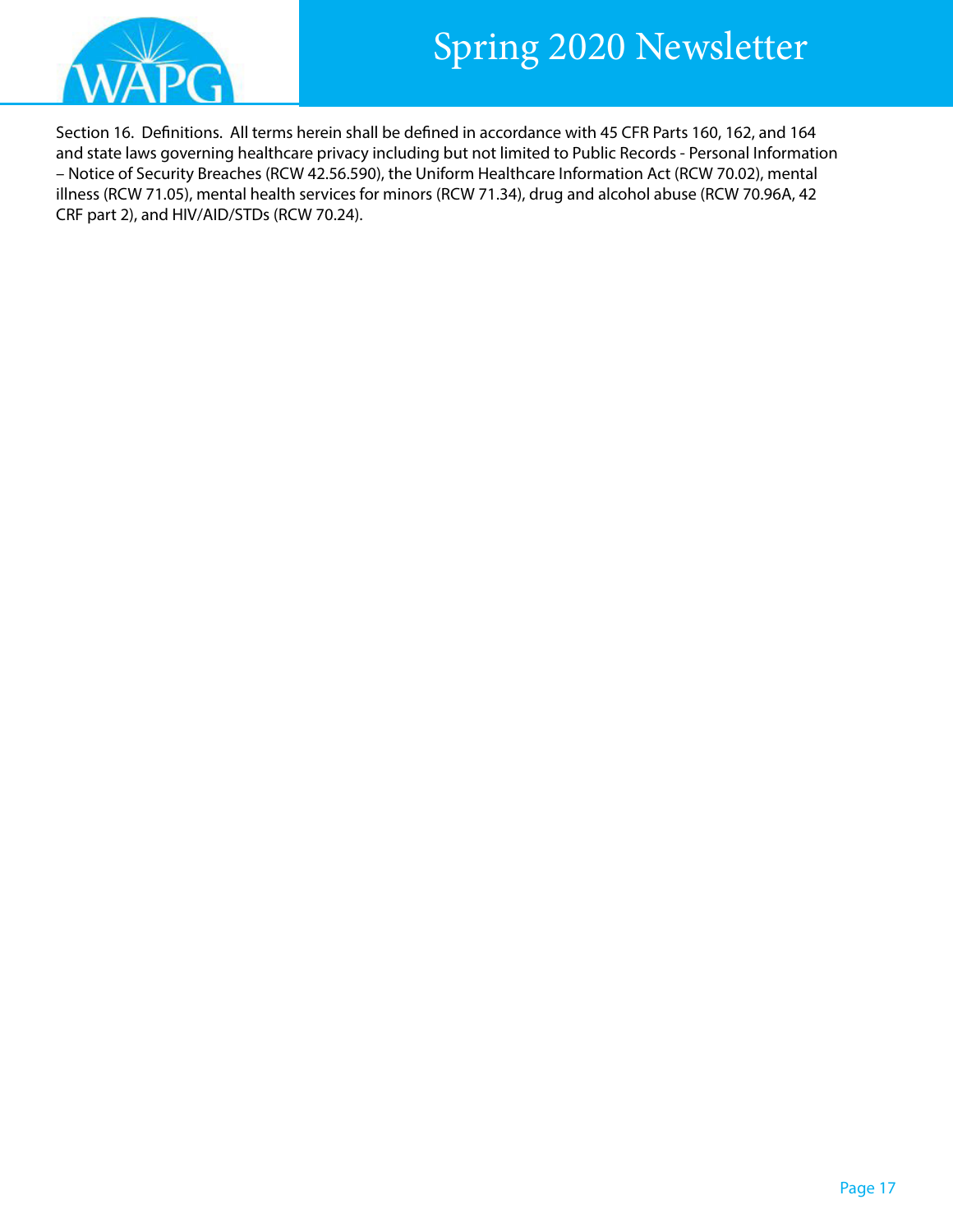<span id="page-17-0"></span>

Connecting Care Coordination to Guardianship Services A Partnership to Facilitate Community Placements



1111 Harvard Avenue ■ Seattle, Washington 98122 ■ www.projectaccessnw.org Tel: 206.788.4204 = Fax: 206.382.3507 / 800.579.1494 = info@projectaccessnw.org

#### Background/Context:

Patients without resources and/or family members who are unable to make health care decisions for themselves due to incapacity languish in hospitals as Guardians are sought through the Court system. There is no one to address their post-hospital care, consent to a discharge plan, select another housing arrangement or care facility. Nor is anyone available to assemble the necessary documents and information and to apply for benefits such as Medicaid, COPES and VA benefits. Often, this situation means that patients who could otherwise be discharged linger in the hospital, as the hospital asks the court system to appoint a Guardian who can make decisions for the patient.

After a hospital commences a guardianship proceeding, there are few resources – and in some cases no resources – available to pay a Guardian to assist an indigent person. Lack of a willing Guardian and uncertainty about the patient's income can frequently cause skilled care facilities and other residential care providers to refuse to accept a hospital patient as a resident. Care providers are reluctant to accept patients who do not have an identified decision maker for their care and personal needs.

These situations, which on average last for 3-4 months, present many challenges for the patient and the hospital. When the patient is ready for discharge, but awaiting a Guardian, the bed is not available for another patient who needs it. While the patient remains in limbo, there is no one to instruct the hospital in care decisions. Hospitals cannot employ or choose guardians directly because the Guardian could be viewed as lacking the necessary independence to make decisions, as required by law.

According to Harborview, for every 1 patient awaiting a guardian, they are occupying a bed that could be used by approximately 17 patients; in addition, hospitals do not want to expose individuals who do not need to be in a hospital to other conditions; particularly in these times with limited Personal Protective Equipment (PPE) and other resources.

Connecting Care Coordination to guardianship services is designed to free up critical bed space, a mounting issue given the added pressures of COVID-19 that is overwhelming the hospital system that before the outbreak, already had limited bed space for those most in need.

Summary of the Concept

In the same spirit that Project Access Northwest began, connecting Care Coordination to guardianship services addresses the needs of patients, providers and hospital systems.

• Project Access Northwest will facilitate the appointment of Guardians for indigent patients so that health care decisions can be made on behalf of that patient.

• Project Access Northwest will not engage in any court or other legal proceedings associated with guardian assignment or placement.

• Project Access Northwest will contract with multiple private professional Guardians and, using funds provided by hospital partners, pass-through \$5,000 in funding for up to 6 months to cover the costs incurred by the Guardian.

This will allow the Guardian to make post-acute decisions and apply for public benefits that can provide financial support for the individual's future needs. Guardians are attracted to this type of arrangement because they are able to be compensated for their services without having to wait for other forms of reimbursement. Estimated number of individuals who will benefit and/or beds that will be made available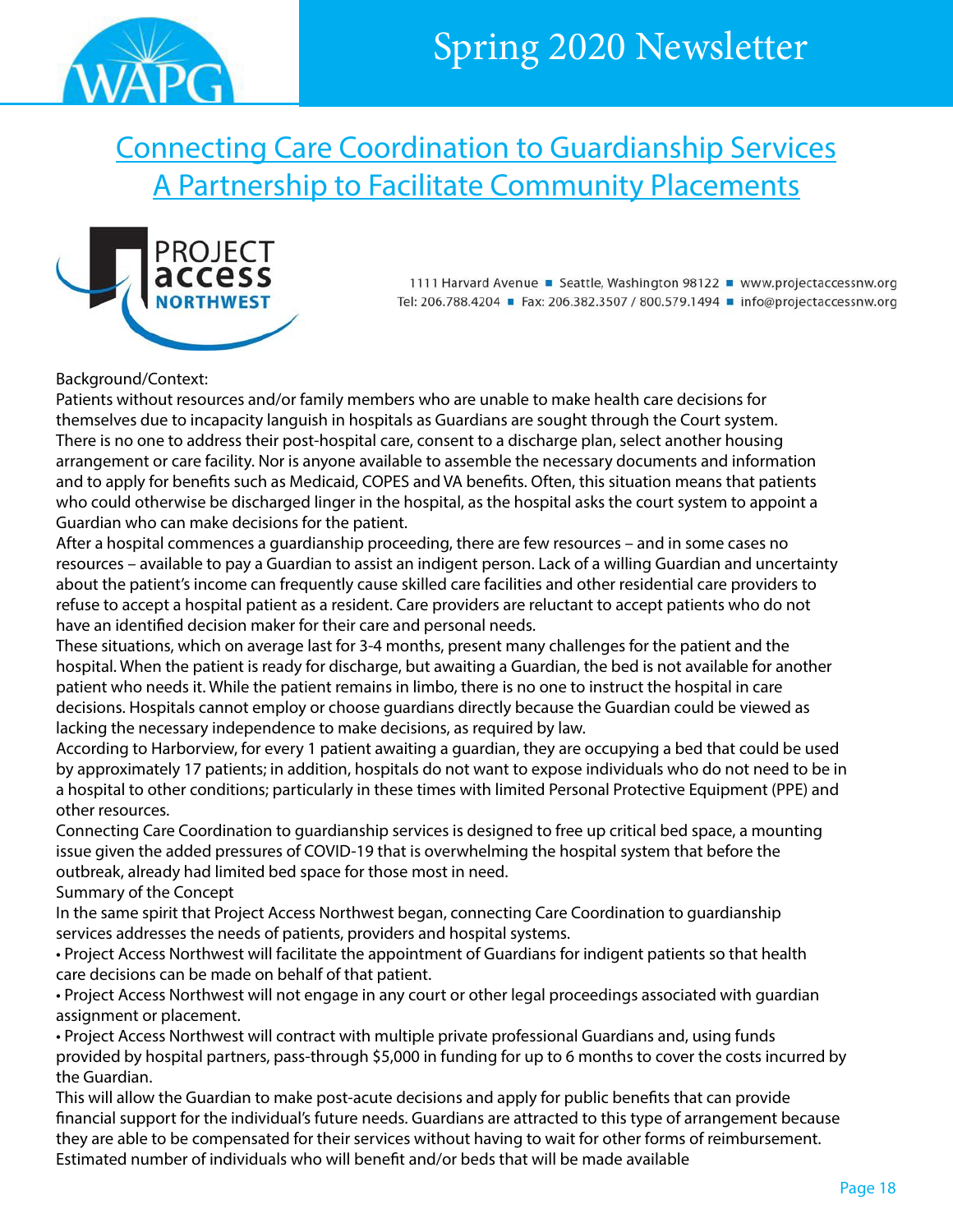

The number of individuals in need of guardians varies, but on average, Harborview has approximately 20 patients per month that need a Guardian and have to work through the Court System. Current numbers are not available for the Puget Sound Area, but have been estimated to be 300 annually. By providing a link to guardianship services, Project Access Northwest could potentially reduce the amount of time it takes to have a Guardian appointed from 3-4 months to less than 21 days.

If one assumes 20 patients per month in a bed for 120 days, this is 2,400 patient days that cannot be used for a patient in need of acute care. If we can reduce the time to 21 days, it would save 1,980 patient days. Assuming an average length of stay of 7 days for most patients, this would free up beds for more than 280 patients.

#### Process Overview

Project Access Northwest develops a pipeline of multiple private legal guardians who can be called on when guardians are requested by Harborview (and/or other hospital partners).

Agreements will be signed between Project Access Northwest and private legal guardians that do not exceed a sixmonth time span.

Using its pipeline of multiple private legal guardians, Project Access Northwest will coordinate a match to the need of a hospital for a guardian, to a private guardian. We will endeavor to make a connection within 21 days of request by the hospital. There will be no requirement or jeopardy for Project Access Northwest if we are not able to fill a request within the target of 21 days.

For Project Access Northwest the scope of work is to match up to 21 patients in need with guardians as requested by the hospital(s). If an assigned guardian needed additional services or resources for their client related to specialty care, then we would as with others, refer them to our Community Health Center or other free/faith based clinic partners.

All legal work between guardians and in this case Harborview, and/or other additional hospital partners would be handled between the hospital and their own legal department. Project Access Northwest would not be involved in any court proceedings in regard to guardianship placement.

#### ##########

Project Access Northwest is a non-profit 501(c)3 formed in 2006 to improve access to specialty health care for lowincome and uninsured patients. It matches volunteer specialty care providers and hospital partners with carefully pre-screened patients in need of care. Originally started in King County (Washington state), it has since expanded its service area to include Kitsap and Snohomish counties. Project Access Northwest also provides dental care in King County to qualifying Northwest Kidney Center patients.

From the beginning, Project Access Northwest has specialized in Care Coordination, matching volunteer specialty care providers and hospital partners with carefully pre-screened patients in need of care. Even with the implementation of the Affordable Care Act, the need for better access to health care services especially specialty dental care — remains. Project Access Northwest remains committed to matching patients in need with caring volunteer providers and to developing innovative programs that improve health care access in our region.

It also developed the statewide Premium Assistance program to assist those who are eligible to purchase private health insurance on the Washington Health Benefits Exchange but for whom paying the premiums is a financial hardship.

Contact: Gary Renville Executive Director Cell: 307-543-6397 <garyr@projectaccessnw.org>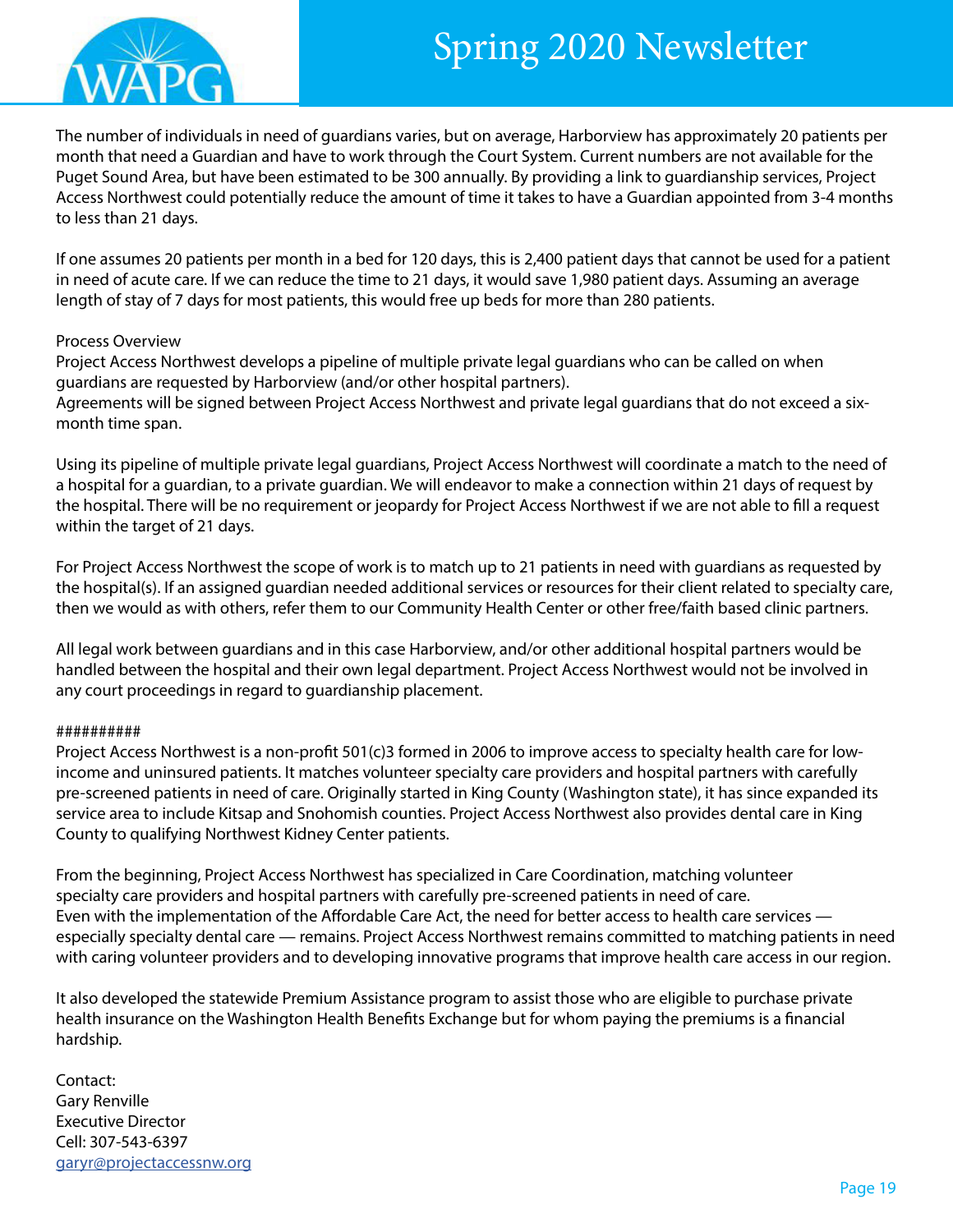

<span id="page-19-0"></span>

### Office of Guardianship and Elder Services



May 4, 2020 Dear Certified Professional Guardianship Board, Certified Professional Guardians, and stakeholders:

The University of Washington Continuum College (UWCC) has advised the Administrative Office of the Courts (AOC) that UWCC must put the Guardianship Certificate Program (the Program) on hiatus for the 2020-2021 school year. The year will be used to redevelop the Program to reflect the newly passed Uniform Guardianship, Conservatorship, and Other Protective Arrangements Act (UGA). The UWCC also plans to use this time to move to an exclusively online format to improve accessibility to students across the state. Providing

greater accessibility to potential enrollees from all parts of Washington aligns with demographic trends and the need for entrants to the profession.

The AOC and the UWCC have been in discussions regarding the factors affecting the timeline for the redevelopment of the Guardianship Certificate Program. The UWCC previously planned on putting the program on hiatus for the 2021- 2022 academic year. However, recent events and information have brought forth additional impactful considerations.

The effect of the COVID-19 pandemic has left uncertainty in the landscape of the 2020-2021 academic year. The social and economic impacts of the COVID-19 outbreak are unknown but expected to be significant. The potential for lower enrollment in the 2020-2021 academic year is substantial. UWCC informed the AOC that low enrollment would cause the UWCC to place the Program on hold for that particular academic year. While the future remains undefined for all at present, uncertainty is likely to decline over time.

The AOC made a 2020 session legislative request for Program redevelopment funding with input from the UWCC. The Program redevelopment funds request was premised on keeping tuition for the course at the current rate. The Legislature's appropriation for program redevelopment is only available in State fiscal year 2021 (July 1, 2020 to June 30, 2021). Washington State vulnerable adult demographics strongly indicate a continuing need for guardianship services in the state. Maintaining an affordable professional certification course is a critical issue, and ties directly to this appropriation.

The AOC is sharing this information about the 2020-2021 academic year hiatus with all stakeholders as it is understood that this decision impacts all of the guardianship community.

> Sincerely, Stacey Johnson, Manager Office of Guardianship and Elder Services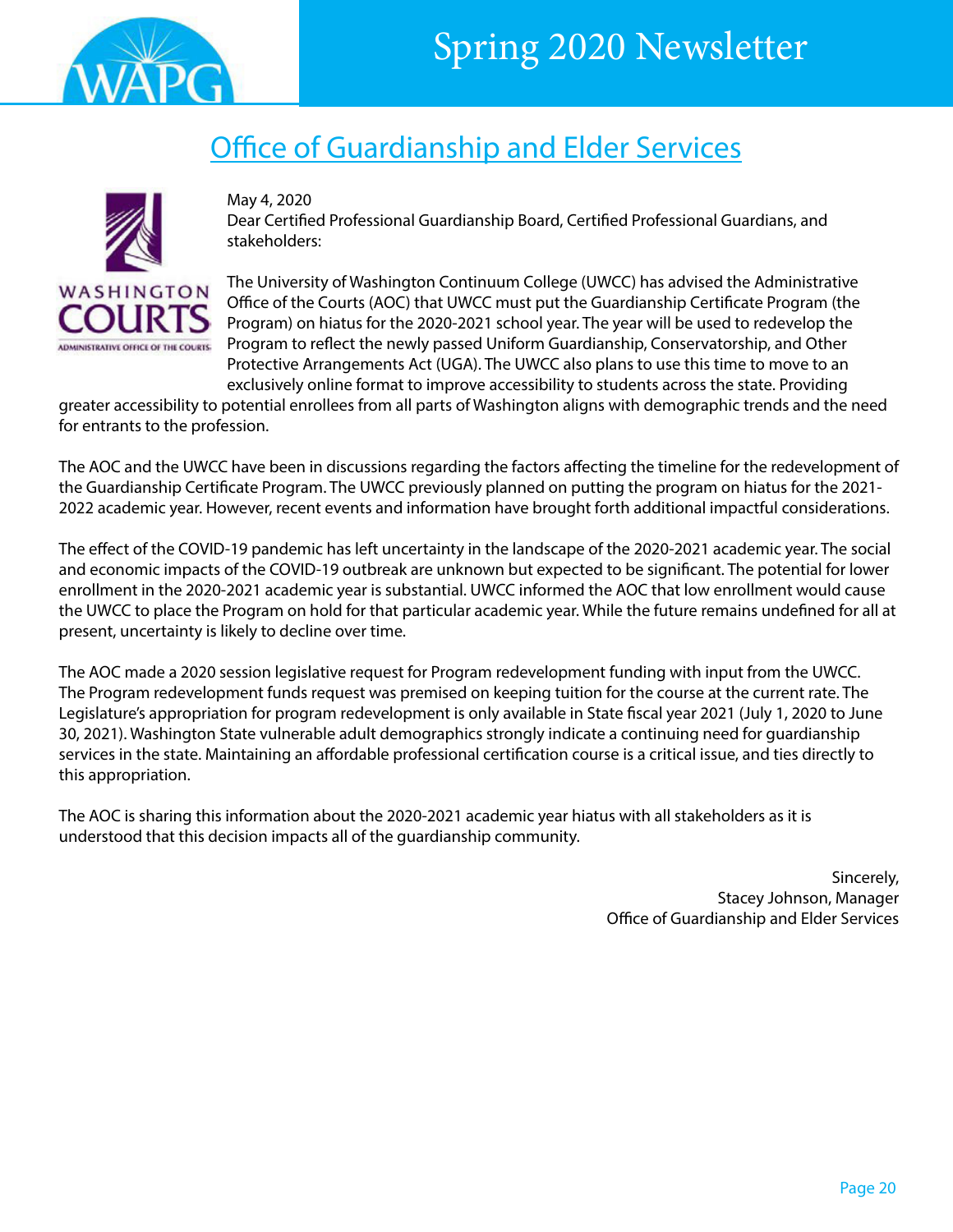<span id="page-20-0"></span>

### Certified Professional Guardianship Board



Dear Certified Professional Guardians:

The working conditions created by Covid-19 have significantly impacted the demands on CPGs and have also required you to develop a range of innovative methods to continue your care for clients.

As the members of the Certified Professional Guardianship Board, we want to express our deepest respect, admiration and gratitude to all of you, for your dedication to serving and protecting the most vulnerable members of our communities across Washington.

As members of the Board, we want to acknowledge the extraordinary challenges you all are facing in your efforts to provide support and advocacy for your clients. As CPGs, you are very much on the front lines of care, along with physicians, nurses, social workers and others.

All of you have chosen to dedicate your professional lives to caring for others and we are deeply indebted to you for that choice.

Thank you for your service; we extend our best wishes to you and your loved ones during this unprecedented time.

> Respectfully, Judge Rachelle E. Anderson, Chair Certified Professional Guardianship Board